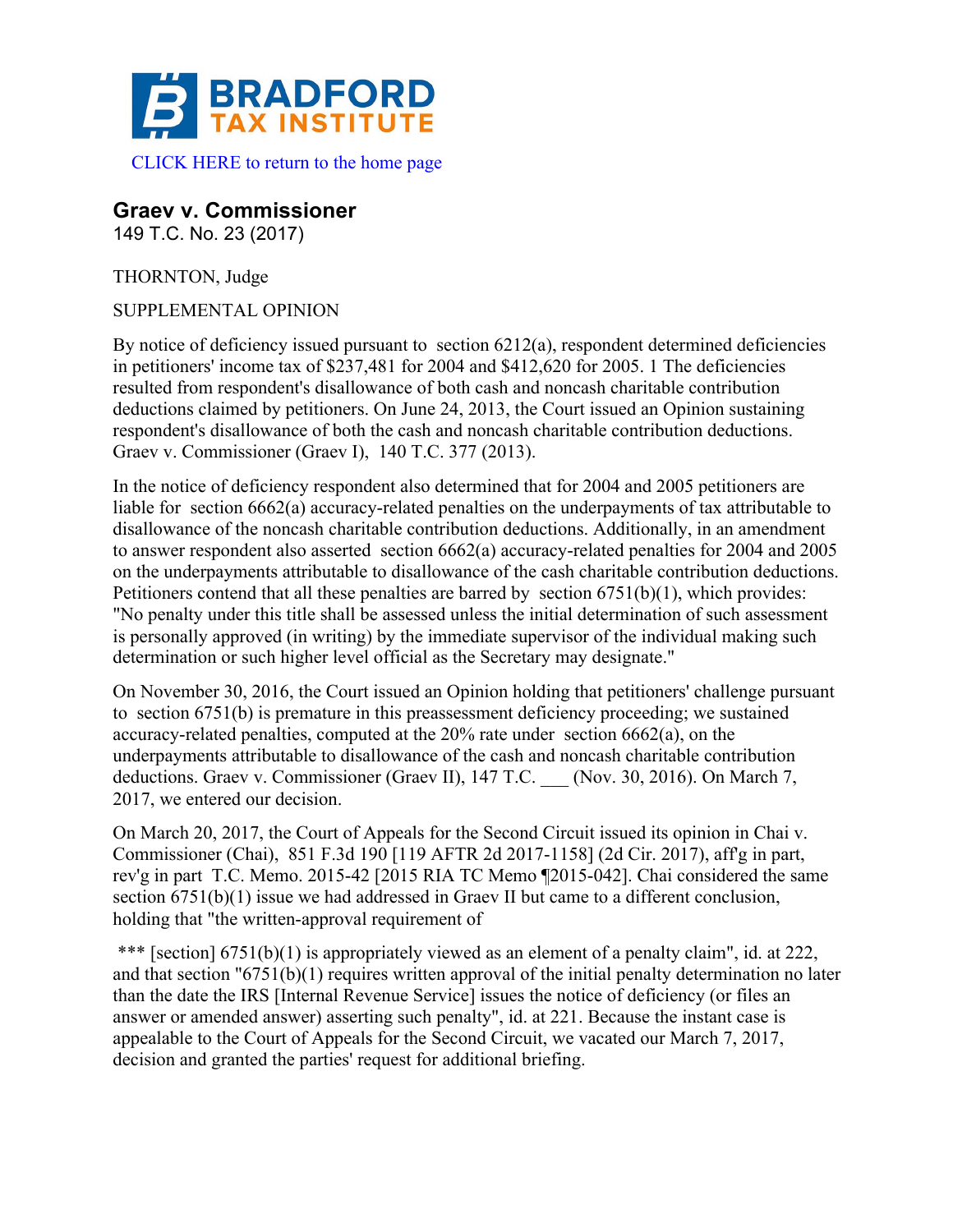As described more fully below, after taking Chai into account, we conclude that section 6751(b) does not bar assessment of the disputed section 6662(a) accuracy-related penalties.

# Background

The parties submitted the penalty issues fully stipulated pursuant to Rule 122, reflecting their agreement that the relevant facts could be presented without a trial. Our Opinion in Graev I provides factual background with respect to petitioners' cash and noncash contributions to the National Architectural Trust (NAT), and our Opinion in Graev II provides further factual background relating to the penalty issues. We incorporate herein the factual background of Graev I and Graev II, but we clarify and amend it as follows to reflect certain undisputed points highlighted in the parties' supplemental briefs following Chai. [pg. 279]

On their 2004 Form 1040, U.S. Individual Income Tax Return, petitioners claimed charitable contribution deductions of \$99,000 for a cash contribution and \$990,000 for a facade easement given to NAT. On their 2005 Form 1040, petitioners claimed a \$445,551 carryover charitable contribution deduction relating to the 2004 contributions.

During examination of petitioners' 2004 and 2005 tax returns, Revenue Agent Stephen I. Feld (RA Feld) proposed disallowing both the cash and noncash charitable contribution deductions petitioners had claimed for their contributions to NAT. RA Feld also proposed that accuracyrelated penalties under section 6662(a), as increased under section 6662(h) to the 40% rate, be applied to the portions of the 2004 and 2005 underpayments attributable to disallowance of petitioners' noncash charitable contribution deduction, on the basis that the value of the noncash contribution had been grossly misstated (we sometimes refer to these proposed 40% penalties as the primary noncash contribution penalties). 2 RA Feld did not propose any accuracy-related penalty computed at the 20% rate, nor did he propose any penalty with respect to the portion of each underpayment attributable to disallowance of the cash contribution deduction. RA Feld's immediate supervisor, Group Manager John Post (GM Post), approved RA Feld's penalty proposal in writing on a "Penalty Approval Form". 3

After approval of his penalty recommendation was secured, RA Feld completed his examination and forwarded the administrative file to the IRS Technical Services Unit for review and preparation of the notice of deficiency. 4 A Technical Services employee reviewed the case and prepared a proposed notice of deficiency, which was then forwarded to the office of the Manhattan Area Counsel, in the Office of Chief Counsel, for review. 5

General Attorney Gerard Mackey (GA Mackey), an Area Counsel docket attorney, reviewed the proposed notice of deficiency. In a memorandum, GA Mackey approved the proposed notice of deficiency but directed that an alternative penalty position be added, namely, section 6662(a) accuracy-related penalties computed at the 20% rate and applied to the portions of the 2004 and 2005 underpayments attributable to disallowance of petitioners' noncash charitable contribution deduction and carryover deduction (alternative noncash contribution penalties). 6 GA Mackey's memorandum was approved in writing by his immediate supervisor, Associate Area Counsel Robert Baxer (AAC Baxer). 7

After AAC Baxer approved the alternative penalty position, GA Mackey's memorandum was sent to Manhattan Technical Services, where a Technical Services employee added the changes proposed by GA Mackey to the notice of deficiency. 8 This procedure was consistent with Internal Revenue Manual (IRM) pt. 4.8.9.7.2 (Oct. 30, 2004), which states:

(1) If Area Counsel suggests changes to the proposed notice, the following actions will be taken.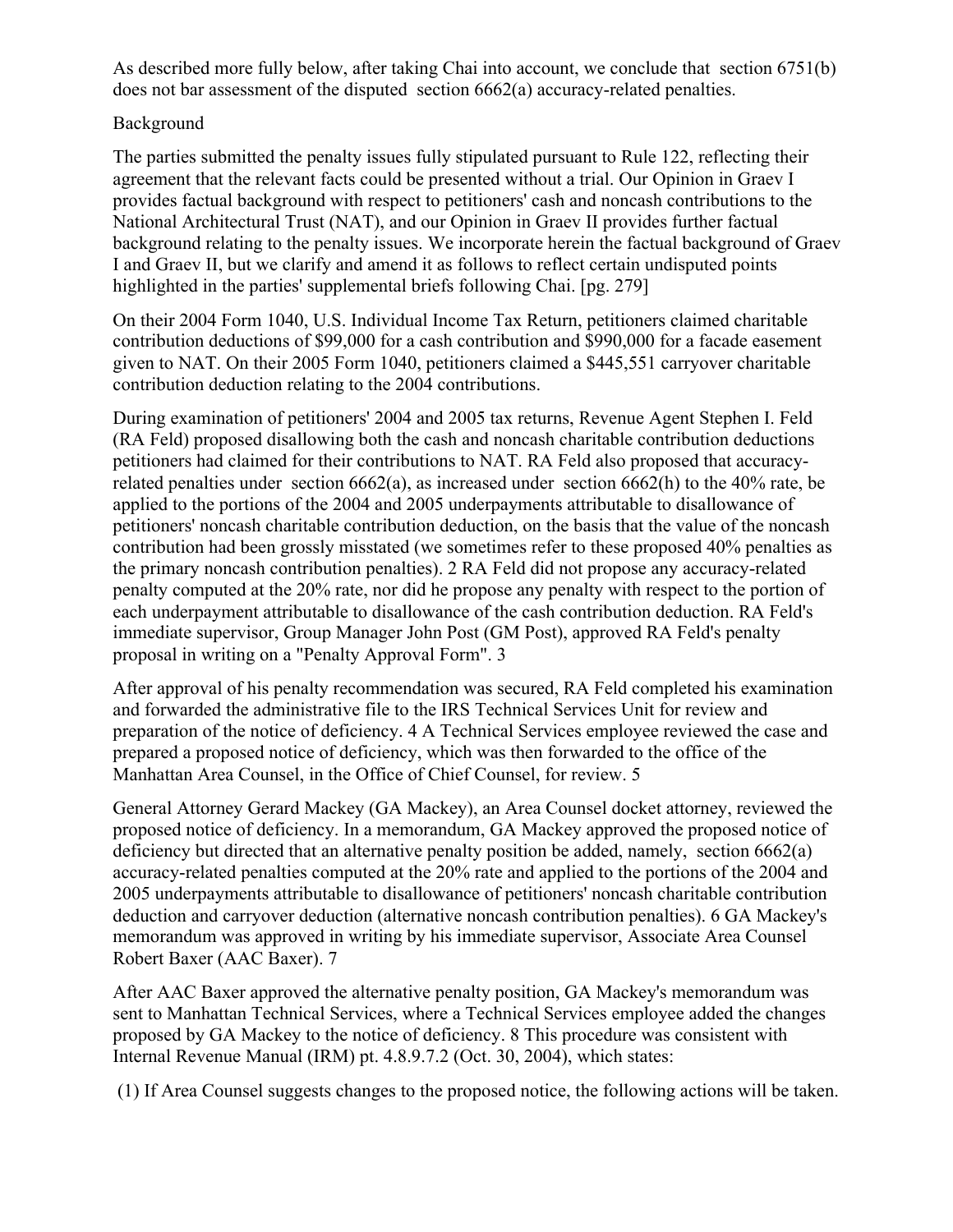(1.) Area Counsel will provide written directions and guidance on how to perfect the notice.

(2.) Examination [ 9 ] will consider Area Counsel's proposed changes and modify the notice as directed, if in agreement.

(3.) Disagreements will be initially discussed between the Area Counsel attorney providing advice and the Technical Services Group Manager.

(4.) An override of Area Counsel's advice must be done in writing by means of an Area Director memorandum outlining the reasons for not following Area Counsel's recommendations.

(2) All written communications to/from Area Counsel should be kept in the case file.

After the suggested changes were added by a Technical Services employee, the notice of deficiency was signed by Technical Services Territory Manager Deborah Bennett and sent to petitioners. The notice of deficiency included both the primary noncash contribution penalties first proposed by RA Feld (which respondent has since conceded) and the alternative noncash contribution penalties first proposed by GA Mackey, all relating to disallowance of the noncash charitable contribution deduction. The notice of deficiency listed no penalties with respect to disallowance of the cash charitable contribution deduction.

On October 6, 2014, after Graev I had been released, respondent's attorney, Shawna A. Early, filed an amendment to answer, asserting section 6662(a) accuracy-related penalties for 2004 and 2005, as computed at the 20% rate. 10 The amendment to answer both reasserted the alternative noncash contribution penalties included in the notice of deficiency and asserted for the first time section 6662(a) penalties, computed at the 20% rate, with respect to the cash charitable contribution deduction and carryover deduction (we will refer to the latter penalties as the cash contribution penalties). 11 In the amendment to answer, respondent alleges (with respect to both the alternative noncash contribution penalties and the cash contribution penalties) that the 2004 and 2005 underpayments are attributable to negligence or disregard of rules or regulations, see sec. [pg. 281]  $6662(b)(1)$ , (c), and to substantial understatements of income tax, see sec. 6662(b)(2), (d). 12 The parties agree that Ms. Early made the initial determination of the cash contribution penalties and that the amendment to answer was approved in writing by her immediate supervisor, Associate Area Counsel Lydia A. Branche.

# Discussion

As noted, respondent has conceded that petitioners are not liable for 40% gross valuation misstatement penalties under section 6662(h). Respondent maintains, however, that section 6662(a) accuracy-related penalties as computed at the 20% rate apply to the portions of petitioners' 2004 and 2005 underpayments attributable to disallowance of both the noncash and cash charitable contribution deductions. Petitioners assert that assessment of these accuracyrelated penalties is barred because respondent has failed to comply with the supervisory approval requirements of section 6751(b), which provides: "No penalty under this title shall be assessed unless the initial determination of such assessment is personally approved (in writing) by the immediate supervisor of the individual making such determination or such higher level official as the Secretary may designate."

# I. Section 6751(b) in Deficiency Cases

Having considered the opinion of the Court of Appeals for the Second Circuit in Chai, and in the interest of repose and uniformity on an issue that touches many cases before us, we reverse those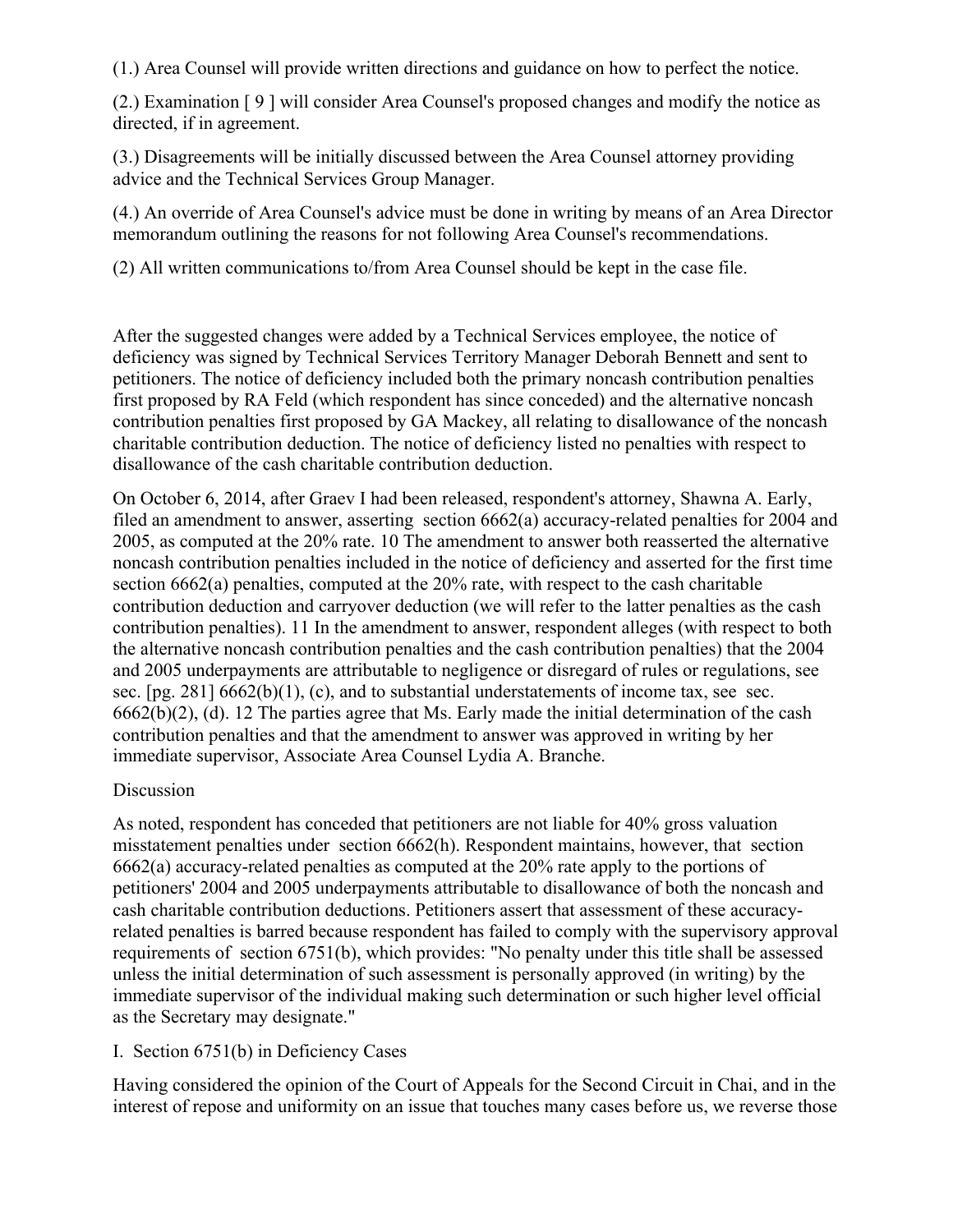portions of Graev II which held that it was premature to consider section 6751(b) issues in this deficiency proceeding. Accordingly, in this Opinion we consider the merits of petitioners' section 6751(b) argument. 13

Under section 7491(c) the Commissioner bears the burden of production with respect to the liability of an individual for any penalty. To satisfy this burden the Commissioner must present sufficient evidence to show that it is appropriate to impose the penalty in the absence of available defenses. See Higbee v. Commissioner, 116 T.C. 438, 446 (2001).

In the light of our holding that compliance with section  $6751(b)$  is properly at issue in this deficiency case, we also hold that such compliance is properly a part of respondent's burden of production under section 7491(c). 14 For the reasons discussed below, we conclude on the basis of a preponderance of evidence in the record that respondent has satisfied the requirements of section  $6751(b)$ .

#### II. Alternative Noncash Contribution Penalties

Respondent argues that the requirement of section 6751(b)(1) has been met with respect to the alternative noncash contribution penalties because GA Mackey made the initial determination, which was approved in writing by his immediate supervisor, AAC Baxer. 15 We agree.

GA Mackey was the first person to recommend or direct inclusion of the alternative noncash contribution penalties, and as described more fully below, he had the authority to do so. GA Mackey's recommendation as to the alternative noncash contribution penalties (like RA Feld's recommendation as to the primary noncash contribution penalties) was reviewed by his immediate supervisor, approved, and forwarded to Technical Services. Technical Services reviewed GA Mackey's recommendation and added his recommendation to the notice of deficiency.

Neither party has argued that anyone other than GA Mackey made the initial determination of the alternative noncash contribution penalties, nor does the record support such a finding. 16 Therefore, we conclude that GA Mackey's recommendation was the initial determination of the alternative noncash contribution penalties for 2004 and 2005. The parties agree that GA Mackey's recommendation was approved in writing by his immediate supervisor. Consequently, the requirement of section 6751(b) is satisfied with respect to the alternative noncash contribution penalties for 2004 and 2005.

Petitioners' arguments against this conclusion all relate to whether GA Mackey had the authority to make an initial determination. Although petitioners concede that attorneys in the Office of Chief Counsel can sometimes make an initial determination of penalties, they contend that attorneys in the Office of Chief Counsel never have authority to make the initial determination of a penalty if it is included in a notice of deficiency.

As support for this conclusion, petitioners point to a statement in Chai v. Commissioner, 851 F.3d at 221, that section 6751(b)(1) "requires written approval of the initial penalty determination no later than the date the IRS issues the notice of deficiency (or files an answer or amended answer) asserting such penalty." Petitioners construe this statement to mean that "penalties can be initially determined by the Commissioner in a notice of deficiency, or by IRS Chief Counsel

\*\*\* if the penalties are not included in the notice of deficiency". Petitioners conclude that because the alternative noncash contribution penalties appeared in the notice of deficiency, GA Mackey lacked the authority to make the initial determination of those penalties.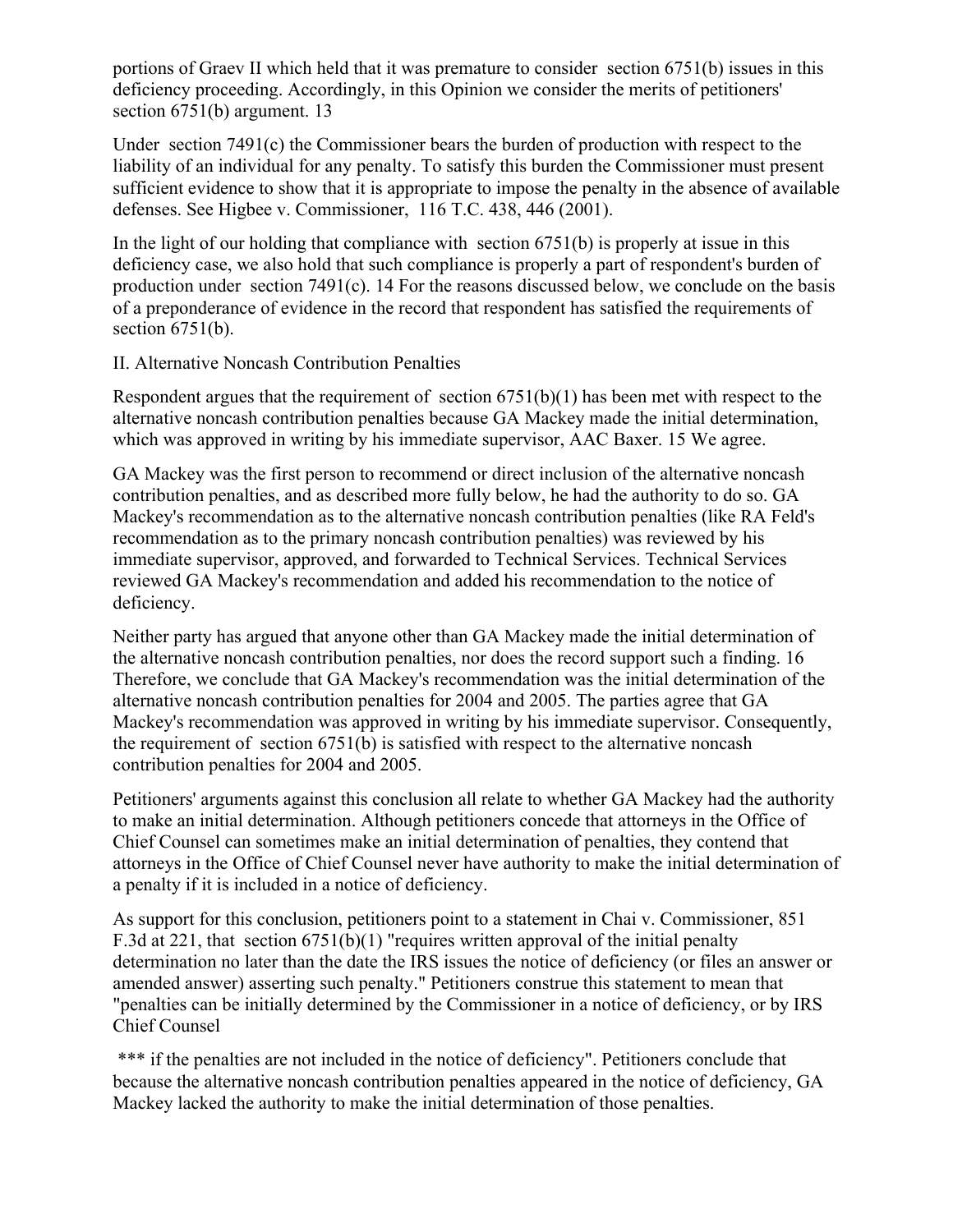We disagree. First, although our analysis does not turn on the exact meaning of the sentence just quoted from Chai, we understand it to be addressed to the timing of supervisory approval rather than to the manner in which, or by whom, an initial determination might be made. Second, nothing in the text or legislative history of section 6751(b) suggests that identification of the person who made the initial determination of a penalty should turn upon the penalty's inclusion or noninclusion in a notice of a deficiency. 17

Petitioners assert further that (1) the Office of Chief Counsel may serve only in an advisory capacity until such time as proceedings are commenced in this Court; and that (2) an initial determination cannot take the form of advice.

Again, we disagree. Section 7803(b)(2) provides that the "Chief Counsel shall be the chief law officer for the Internal Revenue Service and shall perform such duties as may be prescribed by the Secretary, including

\*\*\* [a list of duties]." Section 7701(c) specifies that "[t]he terms `includes' and `including' when used in a definition contained in this title shall not be deemed to exclude other things otherwise within the meaning of the term defined." Accordingly, the Secretary may assign duties to the Office of Chief Counsel that are not included on the section 7803(b)(2) list, including the duty to review proposed notices of deficiency and suggest changes. As described above, IRS procedures clearly assign review of certain proposed notices of deficiency, including the one in this case, to the Office of Chief Counsel. See IRM pt. 4.8.9.7.1(6) (Dec. 1, 2006).

We also disagree with petitioners' contention that an initial determination cannot [pg. 283] take the form of advice. 18 The distinction petitioners seek to draw between "advice" and an "initial determination" lacks any firm basis in the statute. Any "initial determination" governed by section 6751(b), whether made by an examining agent or a chief counsel attorney, is mere advice until it receives the requisite supervisory approval and is finalized by the Commissioner or one of his agents. The word "initial" connotes as much.

It is true that Technical Services reviewed GA Mackey's recommendation of the alternative noncash contribution penalties. But Technical Services also reviewed RA Feld's recommendation of the primary noncash contribution penalties. The review by Technical Services no more diminished the status of GA Mackey's recommendation as the initial determination of the alternative noncash contribution penalties than it diminished the status of RA Feld's recommendation as the initial determination of the primary noncash contribution penalties. To the contrary, the Commissioner's established procedures suggest that it is more difficult for Technical Services to override Area Counsel recommendations than it would be to override any initial determination made by an examining agent. 19

Petitioners suggest that attorneys in the Office of Chief Counsel cannot be assigned to review proposed notices of deficiency because that might lead to a situation in which the lawyer representing the Commissioner before this Court would have to withdraw in order to testify as a witness with respect to section 6751(b) issues. Petitioners' premise appears to be that the Chief Counsel attorney who makes the initial determination will also represent the Commissioner in a related proceeding before this Court. Respondent counters that this premise is not only untrue generally but is also untrue in this case, since the attorney who reviewed the notice of deficiency, GA Mackey, is not the same attorney representing respondent in this case. In any event, we agree with respondent that the Tax Court Rules of Practice and Procedure, like the ABA Model Rules of Professional Conduct, provide a solution for any such potential conflict; the attorney could withdraw or take other necessary steps to obviate any conflict of interest. See Rule 24(g).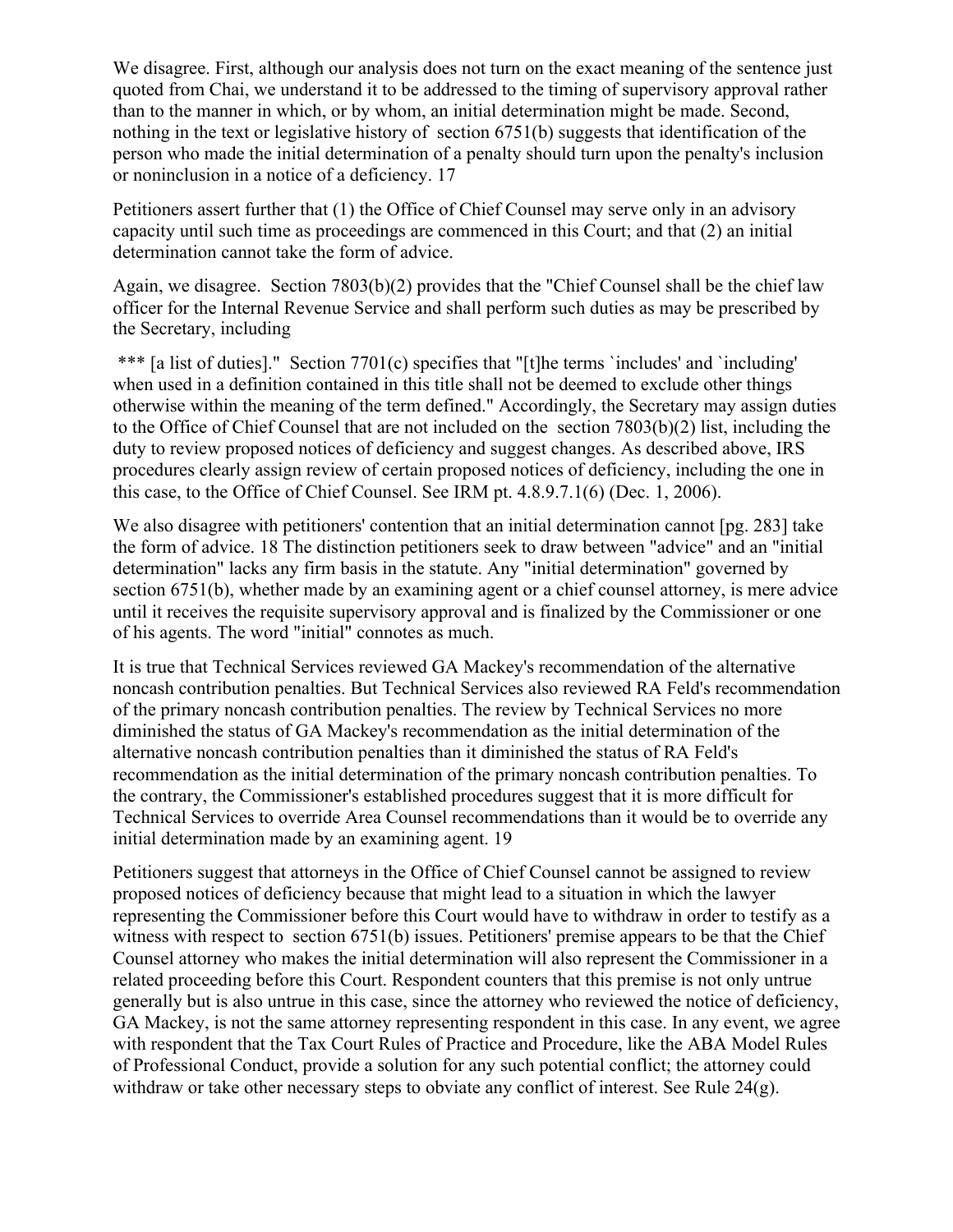Petitioners also posit that "[i]f this Court recognizes Chief Counsel attorneys as authorized to make the initial determination to assert a penalty in a notice of deficiency, the Court would invite discovery disputes and motions to compel seeking to discover historically privileged communications between the Commissioner, the Chief Counsel, and their respective delegates." As this case presents no privilege issue, we decline to opine on any such matter. We note, however, that it is respondent's attorney-client privilege that petitioners assert we ought to protect, and respondent has not raised a similar concern.

For the reasons described above, we find that GA Mackey's recommendation was the initial determination to assess the alternative noncash contribution penalties. The parties agree that his recommendation was approved in writing by his immediate supervisor. Accordingly, we hold that respondent has met his burden to show that the requirement of section 6751(b) was met with respect to the alternative noncash contribution penalties.

# III. Cash Contribution Penalties

The parties agree, as described above, that the cash contribution penalties were initially determined by Shawna A. Early and approved in writing by her immediate supervisor, Associate Area Counsel Lydia A. Branche. Accordingly, respondent has met his burden to show that the requirement of section 6751(b) was met with respect to the cash contribution penalties. 20

# IV. Conclusion

We hold that respondent has met his burden to show that section 6751(b) is satisfied with respect to the 20% accuracy-related penalties as asserted in the notice of deficiency and in the amended answer. In Graev II we held for respondent on all other issues relating to these penalties. Petitioners are therefore liable for accuracy-related penalties under section 6662(a) for 2004 and 2005 equal to 20% of the underpayments attributable to disallowance of both the cash and noncash charitable contribution deductions, as described above.

To reflect the foregoing and the holdings in Graev I and Graev II not specifically reversed in this Opinion,

Decision will be entered under Rule 155.

Reviewed by the Court. MARVEL, GALE, PARIS, KERRIGAN, LAUBER, NEGA, PUGH, and ASHFORD, JJ., agree with this opinion of the Court.

LAUBER, J., concurring: I join the opinion of the Court without reservation. I write separately in response to Judge Buch's dissent in part.

First, I think Judge Buch errs in focusing on the scope of authority possessed by the IRS official who first proposes that a penalty be asserted. As the Court of Appeals for the Second Circuit explained in Chai v. Commissioner, 851 F.3d 190, 219 [119 AFTR 2d 2017-1158] (2d Cir. 2017), aff'g in part, rev'g in part T.C. Memo. 2015-42 [2015 RIA TC Memo ¶2015-042], Congress' purpose in enacting section 6751(b)(1) was to help ensure "that penalties [w]ould only be imposed where appropriate and not as a bargaining chip." We should construe the phrase "initial determination of such assessment" in light of that purpose.

As Judge Holmes observes in his concurrence, see Holmes op. p. 31, the phrase "initial determination of

\*\*\* [an] assessment" appears no place else in the Code. It is what scholars of ancient Greek call a "hapax legomenon," a word or phrase that occurs only once in a document or corpus. See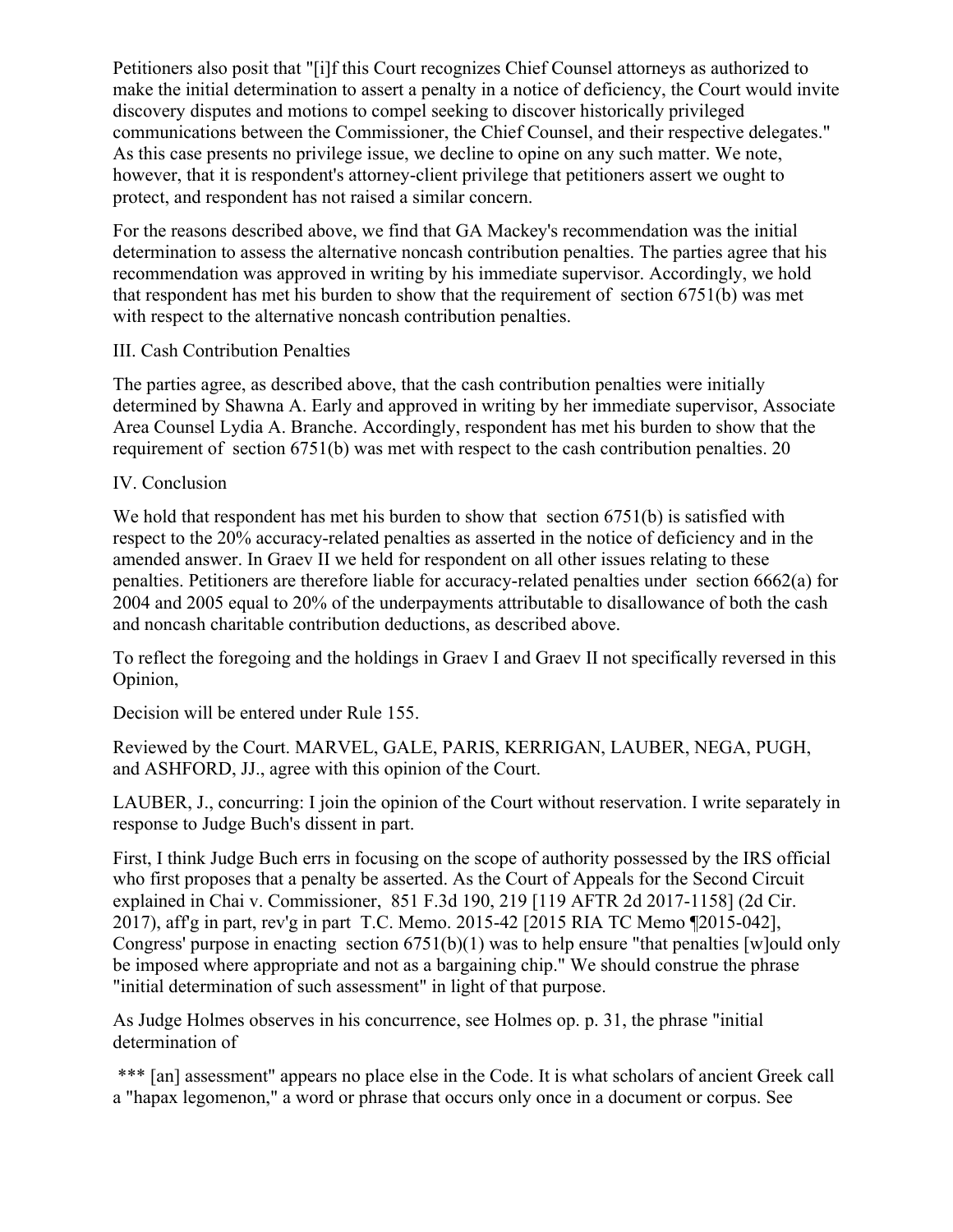https://en.wikipedia. org/wiki/Hapax\_legomenon. This phrase is surely ambiguous, as the Court of Appeals found. See Chai, 851 F.3d at 218. But I think it is worse than ambiguous; it is an oxymoron, because while "one can determine a deficiency

\*\*\* and whether to make an assessment,

\*\*\* one cannot `determine' an `assessment.'" Id. at 218-219 (quoting Graev v. Commissioner, 147 T.C. \_\_, \_\_ (slip op. at 85) (Nov. 30, 2016) (Gustafson, J., dissenting)).

When dealing with an oxymoron, resorting to highly technical distinctions is unlikely to be the right path. Judge Buch insists, see Buch op. pp. 75, 76, 78, that an IRS officer cannot make the initial determination of an assessment unless he or she has the technical authority "to make a penalty determination" or to "issue a notice of deficiency." But neither section 6751(b) nor its legislative history refers to the technical scope of authority possessed by the person who first proposes a penalty. Congress was concerned about the bigger picture: It desired to prevent rogue IRS personnel from using penalties as leverage to extract concessions from taxpayers. [pg. 285]

Needless to say, a rogue IRS employee can use penalties as leverage to extract concessions from taxpayers regardless of whether he or she has the technical authority to "make a penalty determination" or to "issue a notice of deficiency." By engaging in an investigation of Attorney Mackey's authority, Judge Buch disserves Congress' purpose. Under Judge Buch's approach, an IRS official would be free to use penalties as a battering ram against taxpayers, without obtaining supervisory approval under section 6751(b), so long as he lacked authority to do what he was doing. Having expressed concern about IRS personnel "going rogue," Congress is unlikely to have intended the statute to be applied in this way.

The Court adopts a more sensible approach. It treats the "initial determination of such assessment" as referring to the action of the IRS official who first proposes that a penalty be asserted. This is a reasonable construction of the statute, giving primacy to the word "initial" (a term that appears in the statute) rather than to the penalty-asserter's scope of authority (a term that does not appear). And by requiring supervisory approval the first time an IRS official introduces the penalty into the conversation, the Court's interpretation is faithful to Congress' purpose by affording maximum protection to taxpayers against the improper wielding of penalties as bargaining chips.

Second, to the extent Attorney Mackey's authority is relevant, I think he had the requisite authority. As the Court explains, see op. Ct. p. 19, Chief Counsel attorneys have authority to review draft notices of deficiency and recommend changes. The parties have stipulated that Attorney Mackey "directed" that the 20% noncash penalty be added to the notice of deficiency.

Judge Buch does not adequately explain why a recommendation or direction of this sort cannot serve as "the initial determination" of the assessment of a penalty. Attorney Mackey took the first step that could ultimately lead to assessment of the penalty; but for his action, it is quite possible that the penalty would never be assessed. It seems perfectly natural to conclude that his action, although not final, constituted "the initial determination" with respect to this penalty.

Judge Buch notes that "determine" is defined to mean "fix conclusively or authoritatively" or "to settle or decide [a question] by an authoritative or conclusive decision." But he loses sight of the statutory language, which refers to an initial determination that is subject to supervisory approval. Needless to say, an initial action that is subject to approval by others cannot be an "authoritative or conclusive decision." Rather, an "initial determination" is logically read to mean a preliminary or tentative decision, which is exactly what Attorney Mackey made when he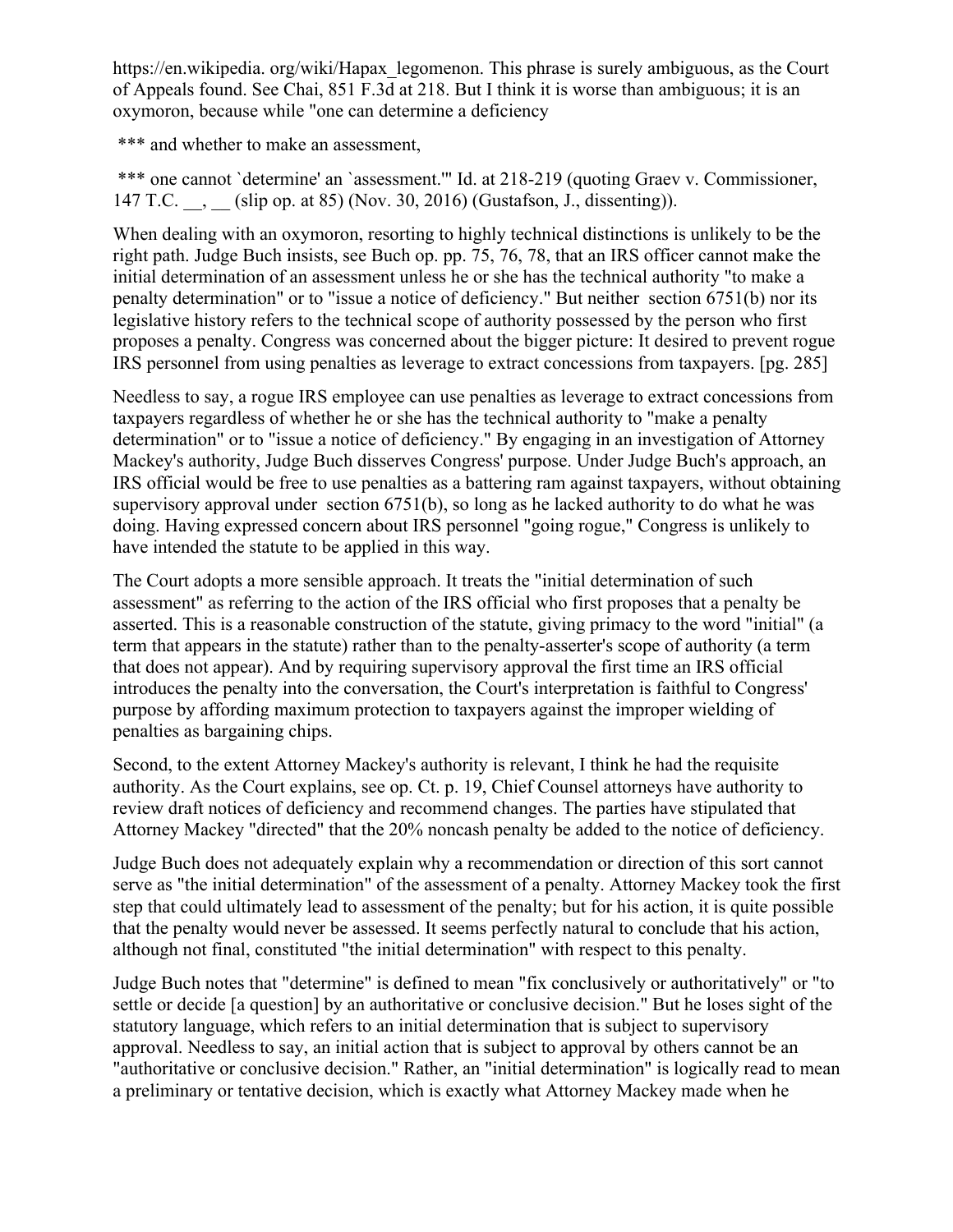recommended or directed that the penalty be added to the notice of deficiency. Treating Attorney Mackey's recommendation or advice as "the initial determination" concerning assessment of the penalty is perfectly consistent with the statute. 1

Rejecting that commonsense construction, Judge Buch would apparently regard the "initial determination of

\*\*\* [the] assessment" to have been made here by the IRS person in Technical Services who had the authority to issue (and did issue) the notice of deficiency. But the notice of deficiency represented the final IRS decision to assert the penalty. Unless the initial and final decisions to assert the penalty are thought to be identical, someone else must have made the "initial determination." The most logical candidate for the latter role would seem to be Attorney Mackey.

Finally, consider Judge Buch's proposed construction from the standpoint of Congress' purpose. Requiring supervisory approval at the end of the IRS examination, when the notice of deficiency is issued, will accomplish nothing if improper leverage has already been applied. The Court wisely avoids this risk by insisting that supervisory approval be secured earlier, viz., at the time when an IRS officer proposes for the first time that a penalty be asserted. This construction of section 6751(b) is faithful to the statute and to the intent of the Congress that enacted it.

MARVEL, THORNTON, PUGH, and ASHFORD, JJ., agree with this concurring opinion.

HOLMES, J., concurring in the result only: Our Court has for decades had the power, when we have jurisdiction over a particular taxpayer for a particular tax year, to determine or redetermine the correct amount of his deficiency-including any penalties. See sec. 6214(a). The particular penalties we determine are almost always those raised in a notice of deficiency or the parties' pleadings, but we ourselves can impose a penalty on a misbehaving taxpayer sua sponte . See sec. 6673(a).

This case is about the effect of a different Code section on cases within our jurisdiction. Here's section  $6751(b)(1)$ :

No penalty under this title shall be assessed unless the initial determination of such assessment is personally approved (in writing) by the immediate supervisor of the individual making such determination or such higher level official as the Secretary may designate.

And the holding of the Second Circuit in Chai v. Commissioner, 851 F.3d 190, 221 [119 AFTR 2d 2017-1158] (2d Cir. 2017), aff'g in part, rev'g in part T.C. Memo. 2015-42 [2015 RIA TC Memo ¶2015-042], that we more or less adopt today:

[W]e hold that  $\S 6751(b)(1)$  requires written approval of the initial penalty determination no later than the date the IRS issues the notice of deficiency (or files an answer or amended answer) asserting such penalty.

In that vein, we further hold that compliance with  $\S 6751(b)$  is part of the Commissioner's burden of production and proof in a deficiency case in which a penalty is asserted.

Section 6751 has been in the Code for nearly twenty years. Adopting this reading as our own, and rolling it out nationwide, amounts to saying that we have been imposing penalties unlawfully on the tens of thousands-perhaps hundreds of thousands-of taxpayers who have appeared before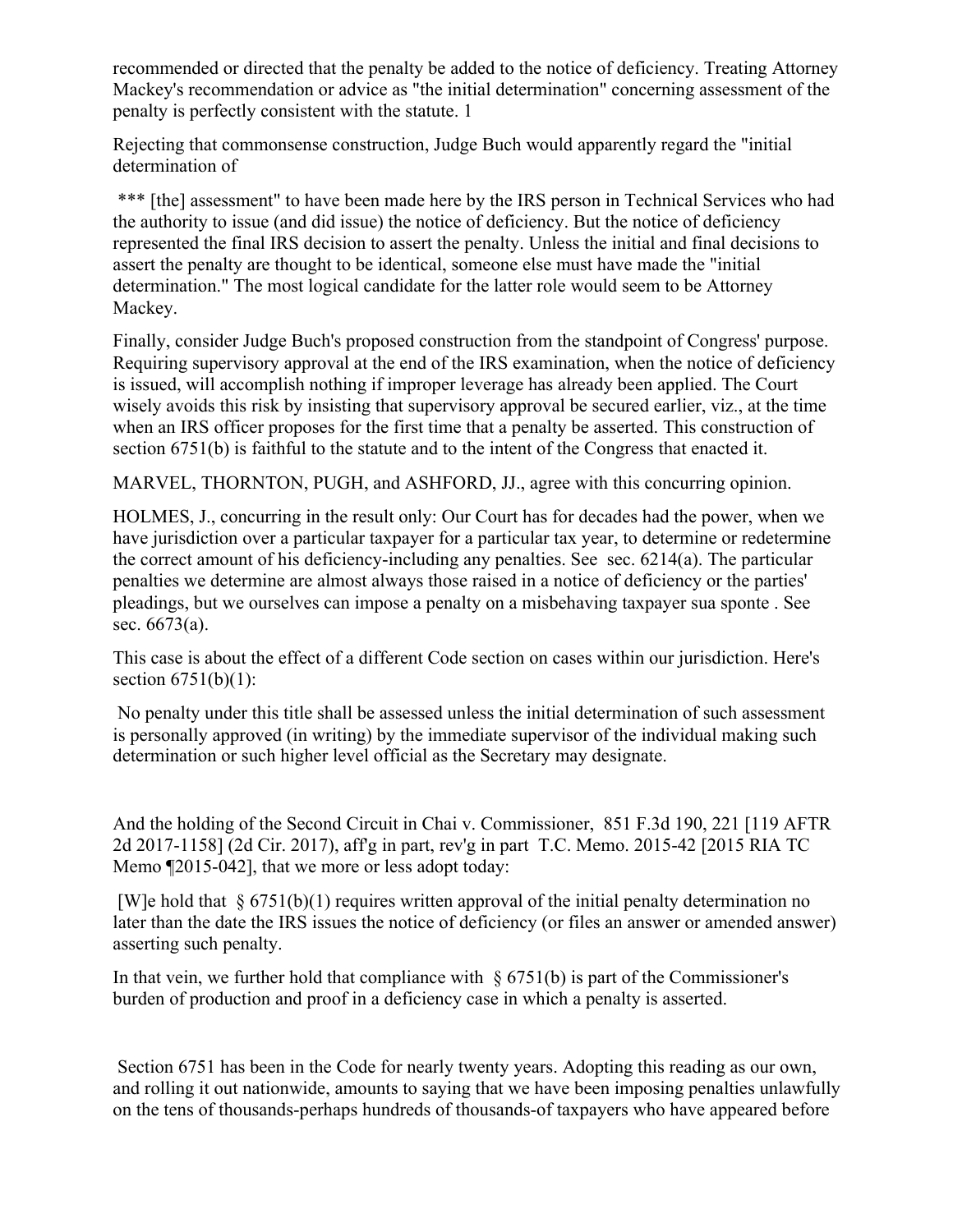us in that time. It is quite a counterintuitive result to those with a working knowledge of tax vocabulary and procedure; it will have unintended and irrational consequences unless corrected by additional appellate review or clarifying legislation; it is contrary to the text of the Code, whether viewed by itself or in light of a seemingly applicable canon of construction-and I predict it will even end up harming taxpayers unintentionally.

#### I.

Everyone can agree that section  $6751(b)(1)$ 's wording is unusual; the phrase "initial" determination of such assessment" appears no place else in the Code. The Second Circuit thought the language was ambiguous, and so construed it to advance what it found to be its purpose-"that penalties should only be imposed where appropriate and not as a bargaining chip." See Chai, 851 F.3d at 218-19 (quoting S. Rept. No. 105-174, at 65 (1998), 1998-3 C.B. 537, 601). This then led to its holding: "[I]nitial determination of such assessment" will now mean initial penalty determination that is included in the notice of deficiency (or an answer or amended answer). Id. at 220.

Because this case is appealable to the Second Circuit, we're bound by its decision in Chai. See Golsen v. Commissioner, 54 T.C. 742, 757 (1970), aff'd, 445 F.2d 985 [27 AFTR 2d 71-1583] (10th Cir. 1971). That's all we need to say. Instead, "in the interest of repose and uniformity," we've decided to adopt this reading as our own.

Because the majority opinion springs from Chai, I begin with a closer look at the Second Circuit's analysis, and my concerns about its use of tax terminology. I will then warn about some foreseeable problems that today's Opinion will cause and proceed to analyze the text of the Code, by itself and with a traditional canon of construction, to suggest a solution to these problems.

#### A.

In Chai, as here, the IRS determined an accuracy-related penalty. See 851 F.3d at 194. The case proceeded to our Court, [pg. 287] where Chai argued in posttrial briefing that the Commissioner had failed to satisfy his burden of production on the penalty under section 7491(c) because he hadn't introduced evidence at trial of his compliance with section 6751(b)(1). Id. at 195, 215. We said this argument wasn't timely-the trial was over. See id. at 195, 216. Chai appealed to the Second Circuit. See id.

The Commissioner argued for the first time on appeal that it was premature to consider compliance with section 6751(b)(1) because the penalty had not yet been assessed. Id. at 216. The Second Circuit therefore needed to decide when the Commissioner is obliged to comply with the written-approval requirements of section  $6751(b)(1)$ . Id. It also asked whether the Commissioner must show that he complied with section  $6751(b)(1)$  to meet his burden of production under section 7491(c). Id. at 217.

That court began with the text of section 6751(b)(1). Id. at 217-18. It considered the Code's definitions of "assessment" ("the formal recording of a taxpayer's tax liability on the tax rolls") and "deficiency" ("a tax liability greater than what the taxpayer reported on his return"). Id. at 218. And it reasoned that the mismatch of verb and noun made section  $6751(b)(1)$  "unworkable: [O]ne can determine a deficiency

\*\*\* and whether to make an assessment, but one cannot determine an assessment." Id. at 218-19 (internal citations omitted) (internal quotations omitted).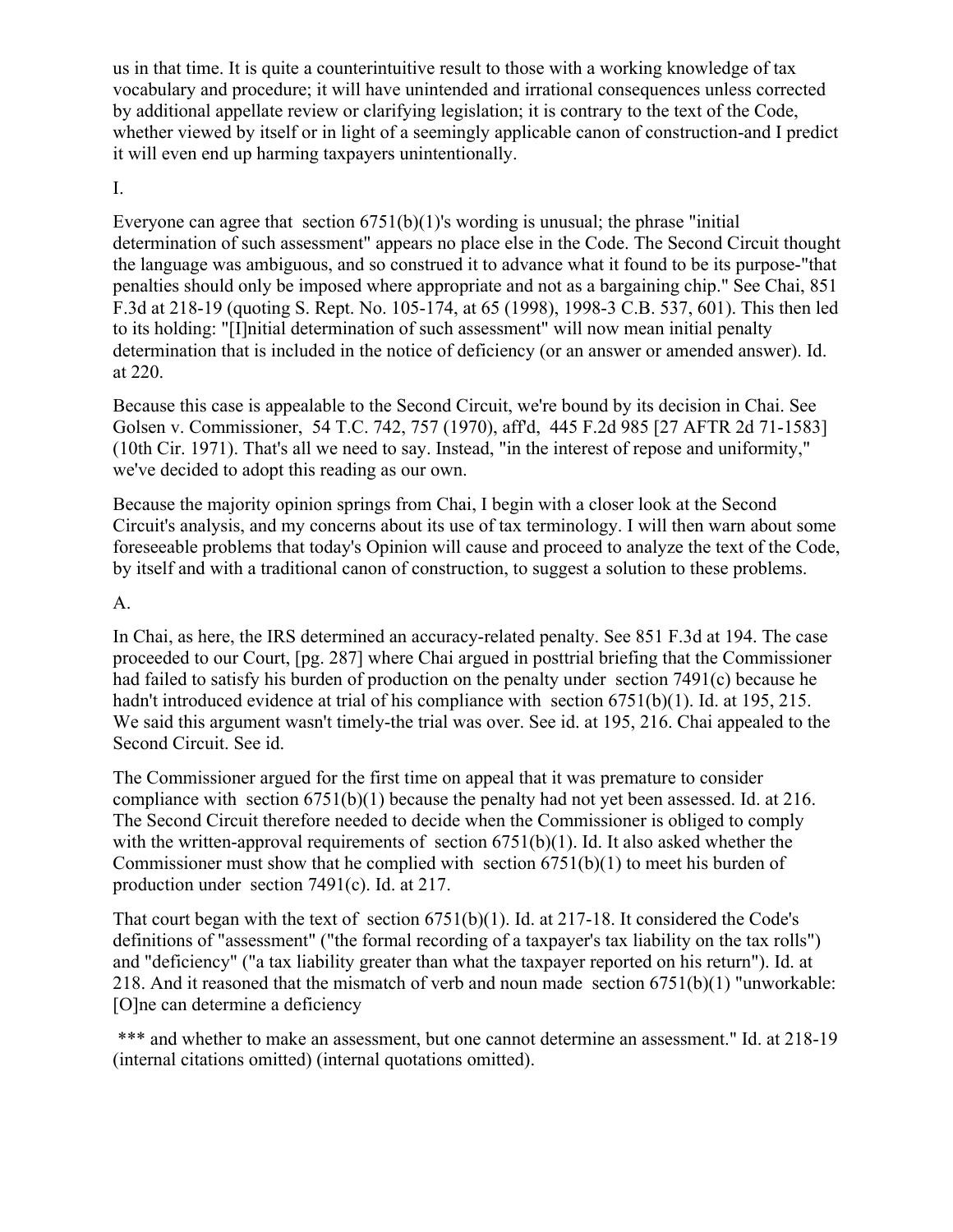Unlike the majority of the Court in Graev v. Commissioner, 147 T.C. , (Nov. 30, 2016) (Graev II) (slip op. at 27-29), it therefore concluded that the phrase "initial determination of such assessment" was ambiguous. Chai, 851 F.3d at 218. Faced with ambiguity, the Chai Court reached for the legislative history "to discern Congress's meaning ." Id. at 219 (quoting United States v. Gayle, 342 F.3d 89, 93 (2d Cir. 2003)) (emphasis added). But the court didn't mean "meaning" in the sense of the definition of a word, but instead in the sense of discerning Congress's "purpose" and "intent". See id. It found what it was looking for in the Senate Finance Committee report: "`[P]enalties should only be imposed where appropriate and not as a bargaining chip." Id. (quoting S. Rept. No. 105-174, at 65 (1998), 1998-3 C.B. 537, 601). It also looked to the hearings that preceded enactment: These showed that the "statute was meant to prevent IRS agents from threatening unjustified penalties to encourage taxpayers to settle." Id. (citing IRS Restructuring: Hearings on H.R. 2676 Before the S. Comm. on Finance, 105th Cong. 92 (1998) (statement of Stefan F. Tucker, Chair-Elect, Section of Taxation, American Bar Association)). Our construction of the statute in Graev II, the Second Circuit thought, frustrated that purpose because it "would do nothing to stem the abuses  $\S 6751(b)(1)$  was meant to prevent." Id. This is true, the court reasoned, despite the safeguard that we identified with respect to the penalties at issue-that Tax Court's preassessment review protected against these penalties being used as bargaining chips. Id. The court said: "Tax Court review does not solve the problem-penalties could still be used as bargaining chips to prompt settlement negotiations and, if successful, the Tax Court would be none the wiser." Id. at 219-20.

Because section 6215(a) requires the IRS to assess any deficiency redetermined by the Tax Court, the Chai Court also reasoned that for section  $6751(b)(1)$  to have any teeth, supervisory approval for penalties must be obtained before the Tax Court's decision becomes final. Id. at 220. But even that isn't enough, because section 6751(b)(1) refers to "the initial determination of such assessment." Id. That can't be after our Court's determination, so "the last moment the approval of the initial determination actually matters is immediately before the taxpayer files suit (or penalties are asserted in a Tax Court proceeding)." Id. at 221. To achieve its understanding of the congressional purpose for the section, the court held that "initial determination of such assessment" in section 6751(b)(1) really means the initial penalty determination that is included in the notice of deficiency (or an answer or amended answer). See id. It also held that proof of compliance with section 6751(b)(1) "is part of the Commissioner's burden of production and proof in a deficiency case in which a penalty is asserted." Id. (emphasis added).

Because the Commissioner had the burden to prove that he complied with section 6751(b) as part of his "prima facie penalty case," it was appropriate for Chai to argue even after the trial that the Commissioner had failed to meet that burden, because whether a party has failed to make out a prima facie case is a question of law. Id. at 222. The record showed no evidence that the Commissioner complied with section 6751(b), which meant that the court would not sustain the penalties. Id. at 223.

B.

I agree that understanding section 6751 "requires proficiency with the deficiency process." Id. at 218. And while Chai correctly defined the relevant terms, it later misused them.

An "assessment" is the formal recording of a tax liability in the records of the IRS. Sec. 6203. The tax that is "assessed" might have been self-reported on a tax return, see sec. 6201(a)(1), or it might result from the determination by the Commissioner of a "deficiency," see secs. 6213, 6215. "Liability" for a tax or penalty, however, has nothing to do with IRS records-it is fixed by the Code sections that impose the tax or penalty. See, e.g., United States v. Kelley, 539 F.2d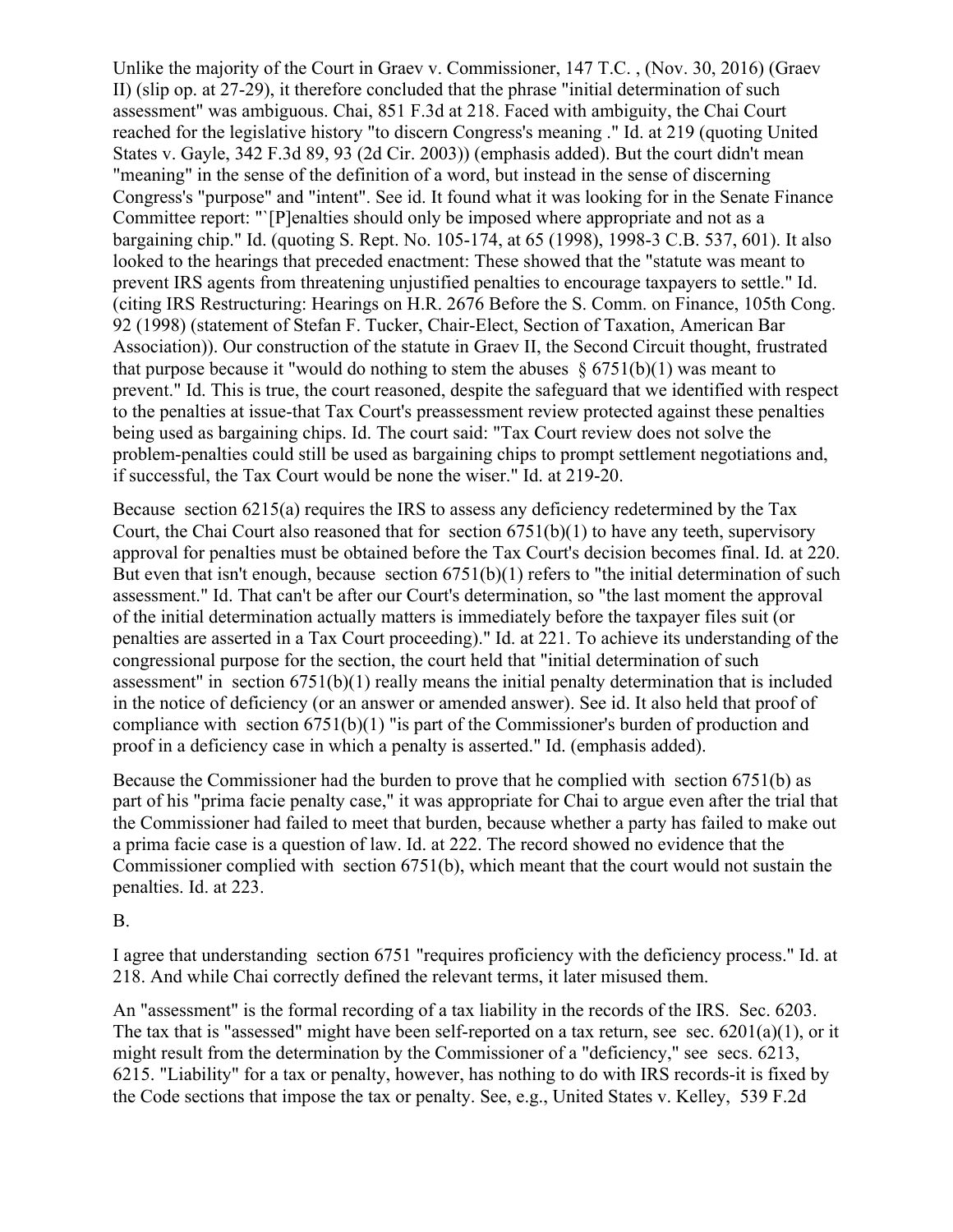1199, 1203 [38 AFTR 2d 76-5158] (9th Cir. 1976). A "deficiency" is the amount by which a taxpayer's true tax liability under the Code exceeds the tax liability that he reported on his return. See sec. 6211(a). So, to put it all together, the Code imposes a "liability" for a tax or penalty; a taxpayer creates a "deficiency" if he reports less than his "liability" on his return; and the Commissioner can "assess" a liability greater than a taxpayer reported on his return if there is a "deficiency". That "assessment" is the act of recording the "liability" in the IRS's records.

The Tax Court has jurisdiction to redetermine some penalties that are part of a deficiency-and in some cases, even before the IRS can assess them. See secs. 6213(a), 6665. But one thing that is missing from Chai's analysis is that a large majority of penalties in the Code can be determined and assessed by the IRS without Tax Court review-and without any preassessment court review whatsoever. See, e.g., secs. 6672-6725 (imposing "assessable" penalties for which there are, with limited exceptions, no preassessment court review); see also Smith v. Commissioner, 133 T.C. 424, 428-30 (2009) (discussing the Tax Court's limited jurisdiction to review "assessable" penalty determinations). And even when the IRS determines penalties attributable to a deficiency-such as the accuracy-related penalties at issue in Chai and here-it can assess those penalties without Tax Court review if the taxpayer decides not to litigate. See sec. 6213(a) (allowing assessment after 90 or 150 days if no Tax Court petition is filed).

I agree that the IRS's determination of penalties that our Court does not review is effectively a determination to assess them; a plain reading of section 6751(b) would certainly require supervisory approval of those penalty assessments. But that doesn't make them all unreviewable. The Code gives courts jurisdiction to review some of these penalties after assessment. We ourselves have jurisdiction to review the validity of assessments in collection due process cases, see sec.  $6330(c)(1)$ ,  $(d)(1)$ , and the District Courts and Court of Federal Claims have jurisdiction to review penalties after the IRS assesses them if a taxpayer pays up and sues for a refund, see sec. 7422(a).

But deficiency cases that come to us are different because there has been no assessment. 1 The only way to make section 6751 applicable to these cases is to confuse the terms "deficiency" and "assessment". In this case, as in Chai, the IRS determined a deficiency, and then we got the case because the taxpayer filed a timely petition. At this point-once we have jurisdiction-the determinations of the IRS largely melt away. We are the ones who determine what the liability of a petitioner is under the Code; we are the ones who determine whether there is a deficiency; and we are the ones who determine what penalties, if any, a petitioner owes. See sec. 6214(a). We can even de[pg. 289] cide that a petitioner over paid his tax liability and order the Commissioner to refund the difference. See sec. 6512(b)(1). The Code says that the Commissioner has to assess what we determine, not what he asserts we should determine at the beginning of a case. See sec. 6215(a). And the IRS isn't allowed to assess until our decision is final. Sec. 6213(a).

This all means that when we get a case, taxpayers get a new deal and their ability to raise any and all disputes about their liability for a particular tax year before us effectively devalues any bargaining chips the IRS thinks it might have. And if the IRS lays down any meritless chip, we can and will make the Commissioner ante up attorneys' fees and costs. See sec. 7430.

One can also see the problems in Chai's important second holding-that the Commissioner's obligation to produce written evidence of supervisory approval to assess is required to meet his burden under section 7491(c). See 851 F.3d at 221. That section by its terms doesn't have anything to say about penalties that the Commissioner assesses without litigation. It says that the Commissioner has the "burden of production in any court proceeding with respect to the liability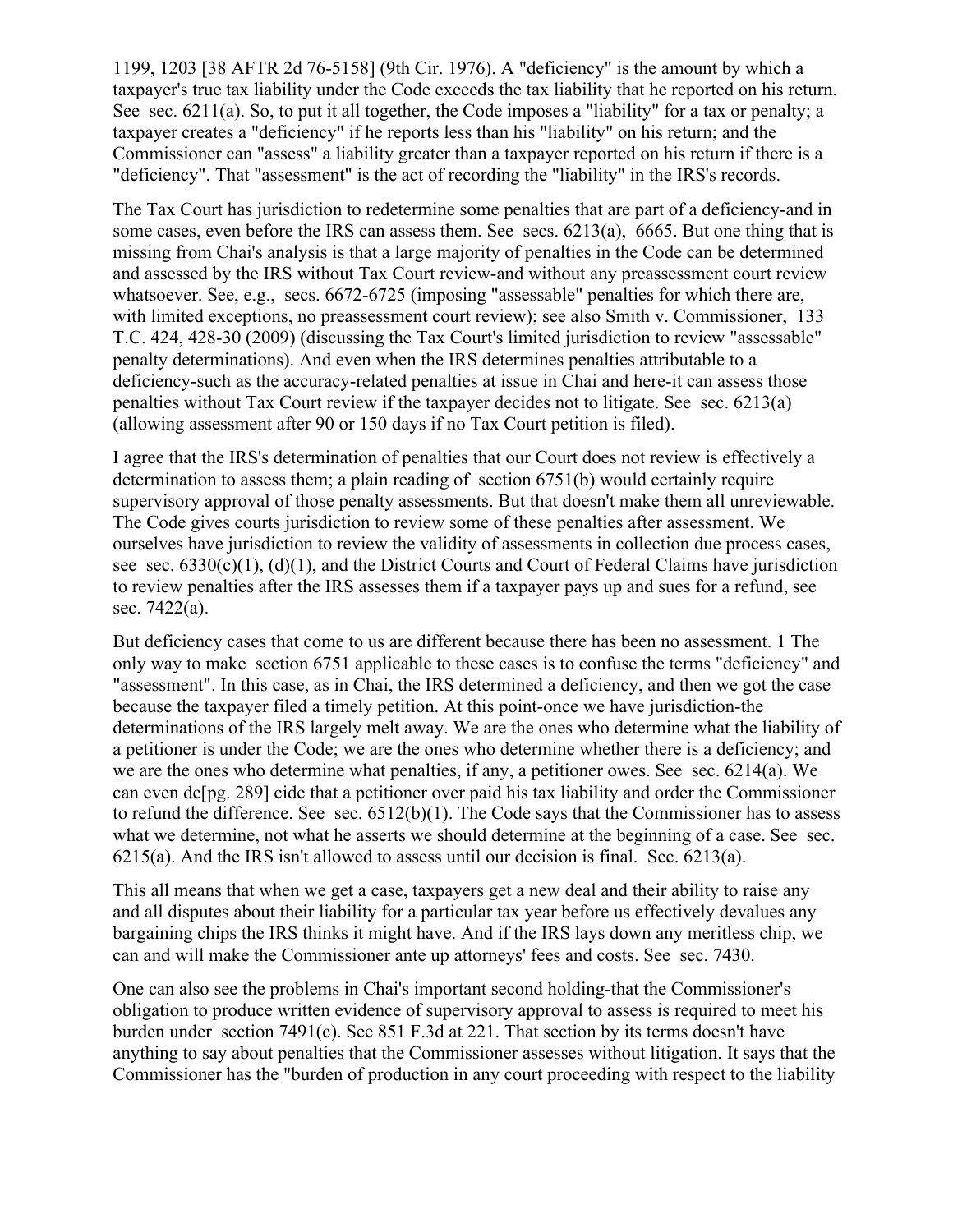of any individual for any penalty, addition to tax, or additional amount imposed by this title." Sec. 7491(c) (emphases added).

And here is where a closer reading of the text and a broader understanding of tax litigation ought to make a difference. As the majority and Chai implicitly acknowledge, liability for penaltiesindeed, liability for tax of any kind-is fixed by the Code sections imposing penalties and tax. See Chai, 851 F.3d at 217 (explaining that penalty "aris[es] under [section] 6662(a)"). "Assessment" is just a recording of the liability. See Hibbs v. Winn, 542 U.S. 88, 100 (2004); United States v. Galletti, 541 U.S. 114, 122 [93 AFTR 2d 2004-1425] (2004) (assessment is "little more than the calculation or recording of a tax liability"). Liability "arises and persists whether vel non that tax is assessed." Principal Life Ins. Co. v. United States, 95 Fed. Cl. 786, 790-91 [106 AFTR 2d 2010-7034] (2010); see also Kelley, 539 F.2d at 1203 ("liability is imposed by statute independent of any administrative assessment").

"Assessment" is not the same as the determination of a "deficiency". It is akin to the recording of a judgment-it empowers the IRS to start collection using administrative tools like liens and levies. But the Code empowers the Commissioner-like any other creditor-to collect taxes by suit, and he does not need to assess any liability before he comes to court. See sec. 6501(a) (referring to "proceeding in court without assessment for the collection of such tax"). The benefits of administrative collection and the ten-year statute for collecting assessed taxes make the assessment route the interstate highway of revenue raising; but though it's diverted almost all the traffic, it hasn't shut down the possibility of moseying along the footpath of lawsuit without assessment.

To show how Chai conflates liability and assessment, imagine a civil action under section 6501(a) for the penalty in this case. The Government would have the burden of production under section 7491(c), but if a taxpayer said "Yep, I was negligent; but you never got a second signature on the form; you lose," wouldn't the plain language of section 6751(b) make a judge rule against him ("No, you lose, I don't need an assessment to enter a judgment for the Government on the liability")? See Principal Life Ins. Co., 95 Fed. Cl. at 806 ("To put it bluntly,

\*\*\* [the taxpayer] either owes the taxes in question or does not-the IRS's failure to assess them timely does not change that fact"). Well, section 6751(b) will now force the judge to rule for that taxpayer-a procedural restriction on assessment has been transformed into a protection in deficiency cases against liability for a penalty imposed by the Code.

That brings me to my next concern: Chai will cause significant confusion about the Commissioner's burden on penalties, because it holds that compliance with section 6751(b) "is part of the Commissioner's burden of production and proof in a deficiency case in which a penalty is asserted." Chai, 851 F.3d at 221 (emphasis added). This apparently followed its reading of section 7491(c), see id., but it differs in a vital respect-which could affect later casesby adding the burden of proof to the burden of production.

It's not uncommon for courts to use "burden of proof" to describe one or both of the evidentiary burdens of production and persuasion. Other circuit courts have done just that in nonprecedential opinions that touched on section 7491(c). See Williams v. Commissioner, 120 F. App'x 289, 295 [95 AFTR 2d 2005-764] (10th Cir. 2005) (describing the burden imposed by section 7491(c) as the "burden of proof"), aff'g T.C. Memo. 2003-97 [2003 RIA TC Memo ¶2003-097]; Rhodes v. Commissioner, 152 F. App'x 340, 342 [96 AFTR 2d 2005-6421] (5th Cir. 2005) (stating that, under section 7491(c), "the Commissioner bears the burden of proof for showing that additional taxes are appropriate"), aff'g T.C. Memo. 2003-133 [2003 RIA TC Memo ¶2003-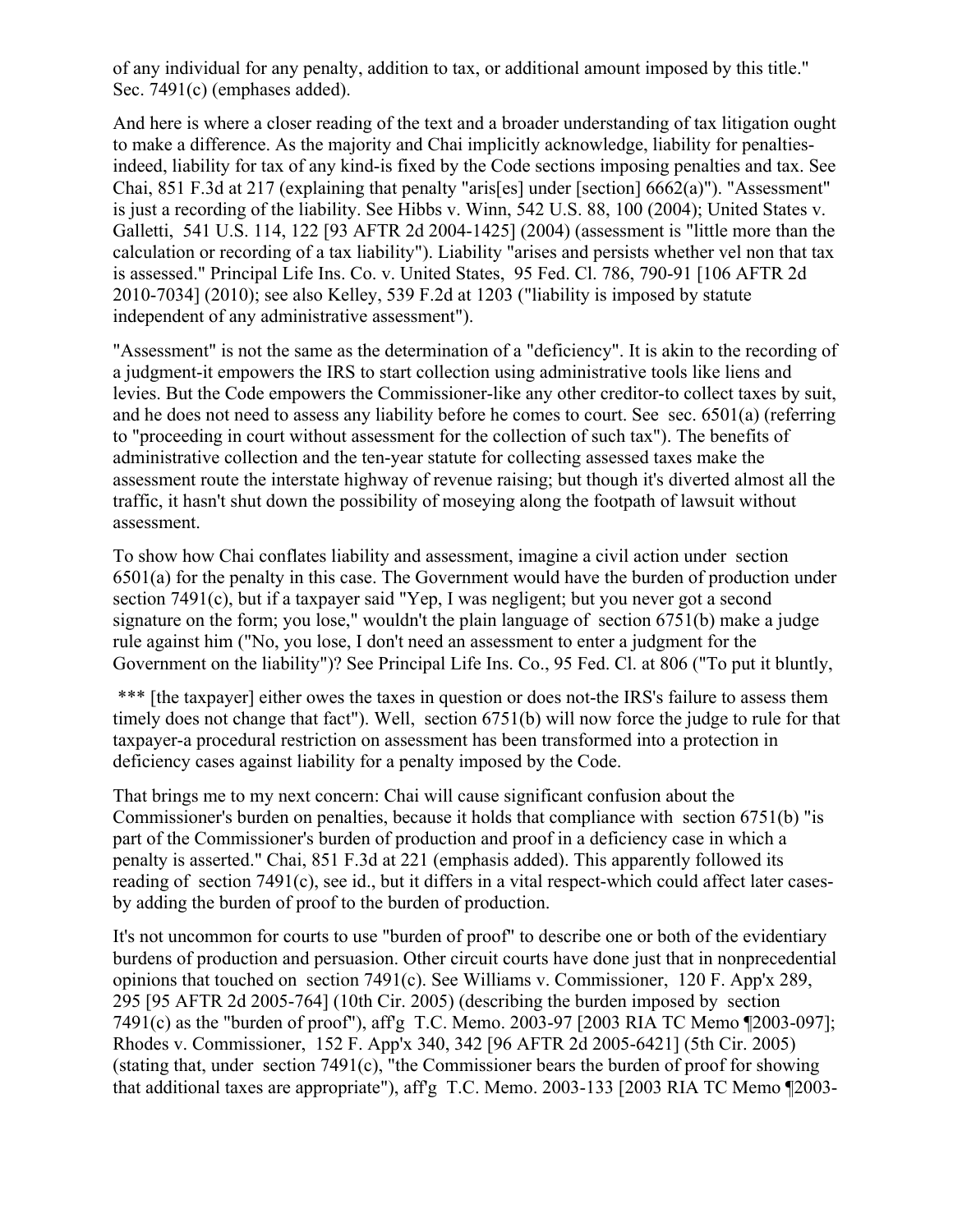133]. But Chai actually holds that section 7491(c) places the burden of production and the burden of proof on the Commissioner. 851 F.3d at 221.

"The term `burden of proof' is one of the `slipperiest member[s] of the family of legal terms." Schaffer ex rel. Schaffer v. Weast, 546 U.S. 49, 56 (2005) (quoting 2 John William Strong et al., McCormick on Evidence sec. 342, at 433 (5th ed. 1999)). The Supreme Court explains that the confusion arises, in part, from the fact that "burden of proof" historically encompassed "burden of production" and "burden of persuasion." Id. "Burden of production"-the phrase in section 7491(c)-describes "which party bears the obligation to come forward with the evidence at different points in the proceeding." Id. "Burden of persuasion," on the other hand, describes "which party loses if the evidence is closely balanced." Id. Courts are instructed, of course, to refer to the statute first when "determining the burden of proof under a statutory cause of action." Id. But, "[a]bsent some reason to believe that Congress intended otherwise," courts should conclude "that the burden of persuasion lies where it usually falls, upon the party seeking relief." See id. at 57-58.

Chai places both the burden of production and the burden of persuasion on the Commissioner. See 851 F.3d at 221. This is untenable. In response to a taxpayer's argument that the Commissioner "failed to satisfy

\*\*\* [his] burden of proof under section 6662," the Eleventh Circuit explained in Longino v. Commissioner, 593 F. App'x 965, 970 [114 AFTR 2d 2014-6910] (11th Cir. 2014) (citing Higbee v. Commissioner, 116 T.C. 438, 447 (2001)), aff'g T.C. Memo. 2013-80 [2013 RIA TC Memo ¶2013-080], that "when the Service assesses a penalty under section 6662, it bears only the burden of production" and the taxpayer "must `come forward with evidence sufficient to persuade a [c]ourt that the [Service]'s determination is incorrect." Sharp tax lawyers will now take advantage of this construction.

This holding in Chai is even less reasonable than its holding that the initial determination of assessment means the initial determination of a deficiency, see 851 F.3d at 221, because there is a well-developed body of caselaw for when the Commissioner does have both the burden of production and the burden of persuasion for penalties. Before today the rule was that he had to bear both these burdens about a penalty only when he raised it as a "new matter." Rule 142(a). And we have before today also included as part of the Commissioner's burden of persuasion (when he has it) the negation of any assertion of any defense to a penalty, such as a taxpayer's reasonable cause and good faith. See, e.g., McMillan v. Commissioner, T.C. Memo. 2015-109, at \*29 [2015 RIA TC Memo ¶2015-109] ("Because the accuracy-related penalty is a new matter, respondent must prove both the grounds for the penalty and the absence of reasonable cause or lack of good faith") (citing Rule 142(a) and Sanderling, Inc. v. Commissioner, 66 T.C. 743, 757 (1976), aff'd in part, rev'd in part on another matter, 571 F.2d 174 [41 AFTR 2d 78-831] (3d Cir. 1978)). Chai's broader and unexplained addition of the "burden of proof" to the phrase "burden of production" in section 7491(c), see 851 F.3d at 221, may have a more powerful effect on penalty cases than anyone realizes: Does the Commissioner now need to prove that taxpayers don't have a valid defense to penalties (e.g., reasonable cause)? The majority doesn't clar[pg. 291] ify this in our Opinion today. And stirring up even more confusion, the Second Circuit said that the "written-approval requirement-as a mandatory, statutory element of a penalty claim-is distinct from affirmative defenses based on `reasonable cause, substantial authority, or a similar provision,' which need be raised by the taxpayer." Id. at 222 n.26. Does this now mean that the phrase "burden of proof" means something different in penalty cases from what it does in cases where the Commissioner has to bear it because he raises a new matter? And what do we now do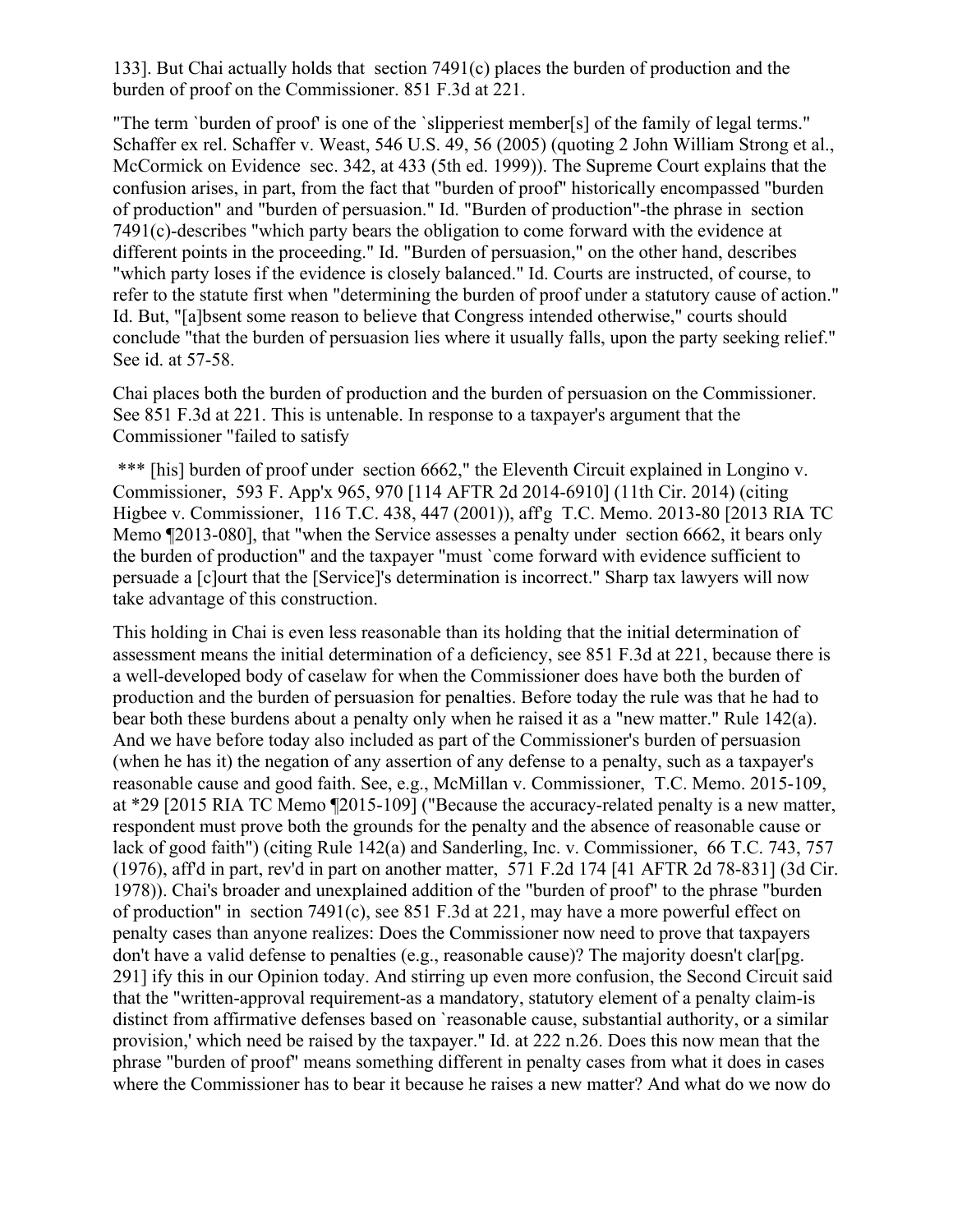when the Commissioner asks for a penalty for the first time after a case is under way before uswhen the penalty is a new matter and section 6751 now governs what he has to show?

II.

In the interest of "repose", the majority has nevertheless adopted Chai's purposivist construction of section 6751, and likewise adopted Chai's identification of the relevant purpose-namely, to prevent the IRS from using the threat of penalties as bargaining chips. See 851 F.3d at 219. But the rewritten text will not let this Code section rest in peace-instead it will become "[l]ike some ghoul in a late-night horror movie that repeatedly sits up in its grave and shuffles abroad," and will serve only to frighten little children and IRS lawyers. Lamb's Chapel v. Center Moriches Union Free Sch. Dist., 508 U.S. 384, 398 (1993) (Scalia, J., concurring).

Consider some hypotheticals:

1. Revenue Agent (RA) determines a penalty; Supervisor (S) disagrees and doesn't approve. The case goes to litigation. IRS Chief Counsel (CC) lawyer wants to amend his answer to assert the penalty; his IRS Chief Counsel Supervisor (CCS) agrees. Was the "initial determination" the one made by RA, which didn't have supervisory approval? Who knows?

2. RA1 works on the file and fills out the penalty-approval form. He then goes on leave and the case is passed on to RA2. RA2 doesn't seek S's approval and decides not to determine a penalty in the notice of deficiency. Then, same as hypothetical 1, the case goes to litigation. CC lawyer wants to amend his answer to include the penalty, and his CCS agrees. Is RA1's determination the "initial determination," and, therefore, the only one that matters? Can there be more than one "initial" determination? Who knows?

3. RA is a trainee on probation. He was out the day the new RAs took a class on penalties. Noticing that RA's draft notices of deficiency never include penalties, S takes a closer look and is horrified to see a dozen notices for abusive tax shelters with no penalties. He tells RA to start including them. S doesn't get his own supervisor to approve this decision. RA redrafts the notices on his desk to determine penalties, which S then approves. Is S's instruction the "initial determination"? Who knows?

4. RA determines an accuracy-related penalty because he believes taxpayer's underpayment was attributable to "negligence"; S agrees, but tells RA to include a fallback position that the understatement was "substantial". S doesn't get his own supervisor to approve this decision. Then, same as hypothetical 1, the case goes to litigation. We determine that taxpayer wasn't negligent, but his understatement was substantial. Is S's instruction regarding the fallback penalty position an "initial determination"? Who knows?

5. CC lawyer recommends a 40% gross-valuation penalty after that blowout of a deposition, but his CCS says: "You killed it, go for the 75% fraud penalty," and then the CCS's supervisor says: "Calm down, I only want you to go for the 20% negligence penalty." Which of these is the "initial determination"? Who's the supervisor who has to approve that determination in writing? Who knows?

6. CC lawyer cross-examines the petitioner so effectively that he blurts out: "So I committed fraud, what're you going to do about it?" Our Rules allow for issues to be tried by implied consent, and though they allow amendments to pleadings to conform to the proof, they also state that "failure to amend does not affect the result of the trial of these issues." Rule 41(b). Is our Opinion today a revocation of this part of the Rule? Who knows?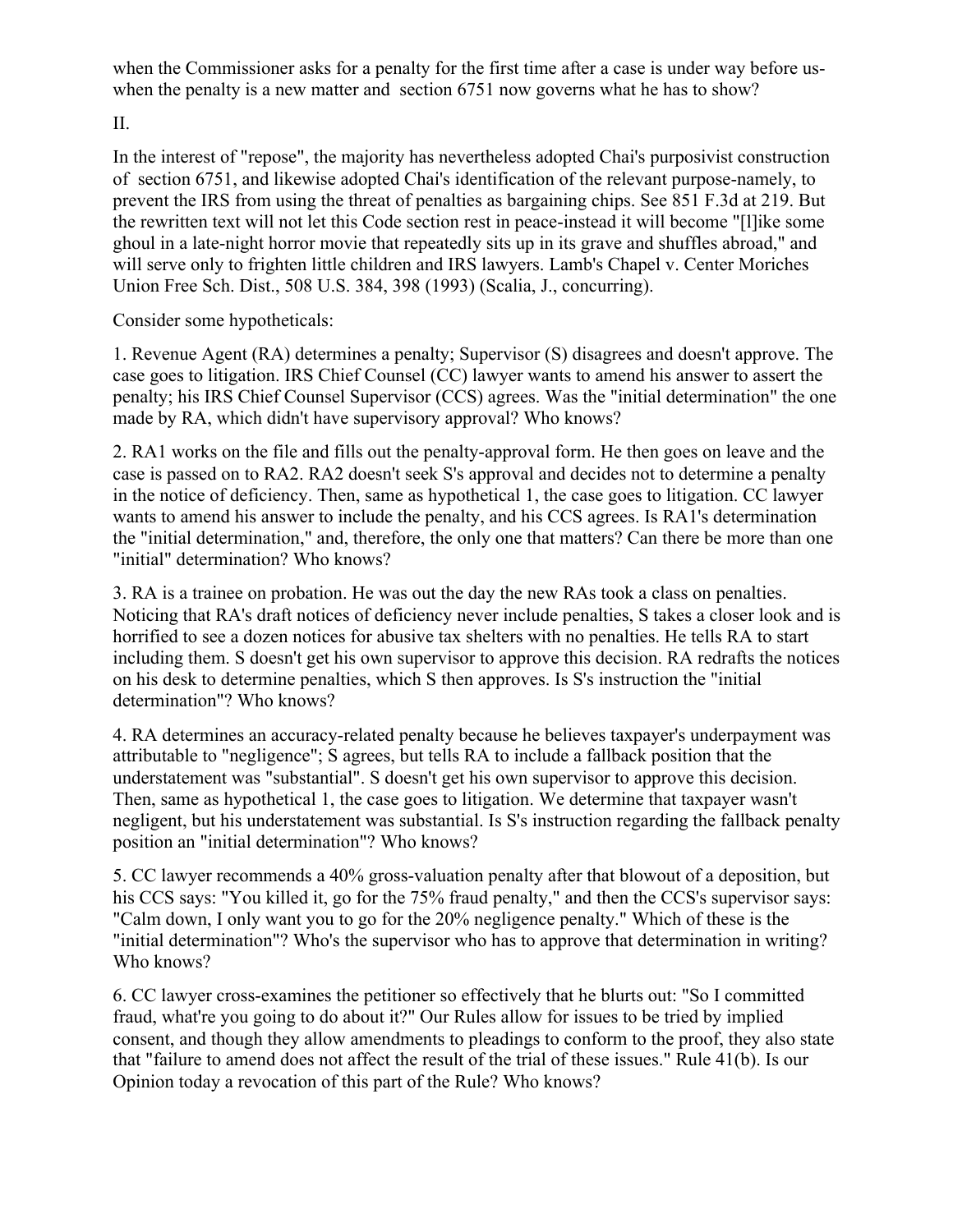7. RA determines a penalty; we don't know whether S approved. Taxpayer receives a notice of deficiency, but decides not to litigate. The penalty is assessed 90 days later, and the IRS begins collection action. Taxpayer starts a collection due process hearing, where the Appeals officer refuses to consider whether the penalty was approved by a supervisor because taxpayer had a prior opportunity to challenge the underlying liability. Taxpayer says that the Appeals officer still needs to verify that requirements of law and administrative procedure have been met. Is compliance with section 6751 part of the verification requirement in section 6330(c)(1)? Or is it now part of an underlying-liability challenge and therefore limited to one bite at the apple under section  $6330(c)(2)(B)$ ? Who knows?

And these questions just produce more questions:

What do we do with pending cases? Every case in which the record is closed but for which we are working on opinions or waiting for computations under Rule 155 or even in which 90 days haven't elapsed since entry of decision may be subject to a motion to reopen the record or vacate the decision if we determined a penalty issue in favor of the IRS. Are we going to treat our Opinion in this case as though it was an amendment to the Code with an effective date of whenever it hits the internet, or will we make it retroactive, on the theory that the law is what it is, even if we didn't notice it for the last twenty years?

What will happen to Greenberg's Express? "As a general rule, this Court will not look behind a deficiency notice to examine the evidence used or the propriety of respondent's motives or of the administrative policy or procedure involved in making his determinations." Greenberg's Express, Inc. v. Commissioner, 62 T.C. 324, 327 (1974) (emphases added) (citing Human Eng'g Inst. v. Commissioner, 61 T.C. 61, 66 (1973)). Imagine if a taxpayer after reading this Opinion wants to know what really happened behind the scenes for the penalty to have made its way into his notice of deficiency. How can we deny him discovery about communications between the auditor and the supervisor now that what happens before the Commissioner issues a notice of deficiency is a material fact? How about communications between auditor and supervisor and any pre-notice advice from counsel? Will interrogatories be enough or will we create some sort of testimonial privilege or will we just overturn this part of Greenberg's Express? Who knows?

What will we do with the attorney-witness rule? An attorney generally isn't supposed to try a case in which he's a likely witness. See Rules 24(g), 201(a); Model Rules of Prof'l Conduct r. 3.7 (Am. Bar Ass'n 2016). There will be cases, however, where the penalty comes up only in litigation, but we'll have made communications between trial counsel and supervisory counsel part of respondent's burden of production-and perhaps proof-in such cases. Perhaps the Commissioner will have to have a "B team" waiting in reserve when the first lawyer and his supervisor on a case who recommend and "approve in writing" a penalty get subpoenas to testify about what is now a material part of the Commissioner's case in chief. Who knows?

What effect will today's Opinion have on the work-product privilege?We're supposed to protect against the "disclosure of mental impressions, conclusions, opinions, or legal theories of a party's counsel or other representative concerning the litigation." Rule  $70(c)(3)(B)$ . If the penalty issue comes up after litigation begins, how will we do this if communications between a litigating attorney and his supervisor become part of the Commissioner's case? Who knows?

My point is that there will be no repose. And even these hypotheticals and questions are unnecessary to prove the point: The confusion caused by this reconstruction of section 6751(b) already shows up in the debate between the opinion of the Court and the partial dissent. Both agree that the purposivist approach to "initial determination of such assessment" from Chai is appropriate, but they disagree on what "initial determination" means. The partial dissent focuses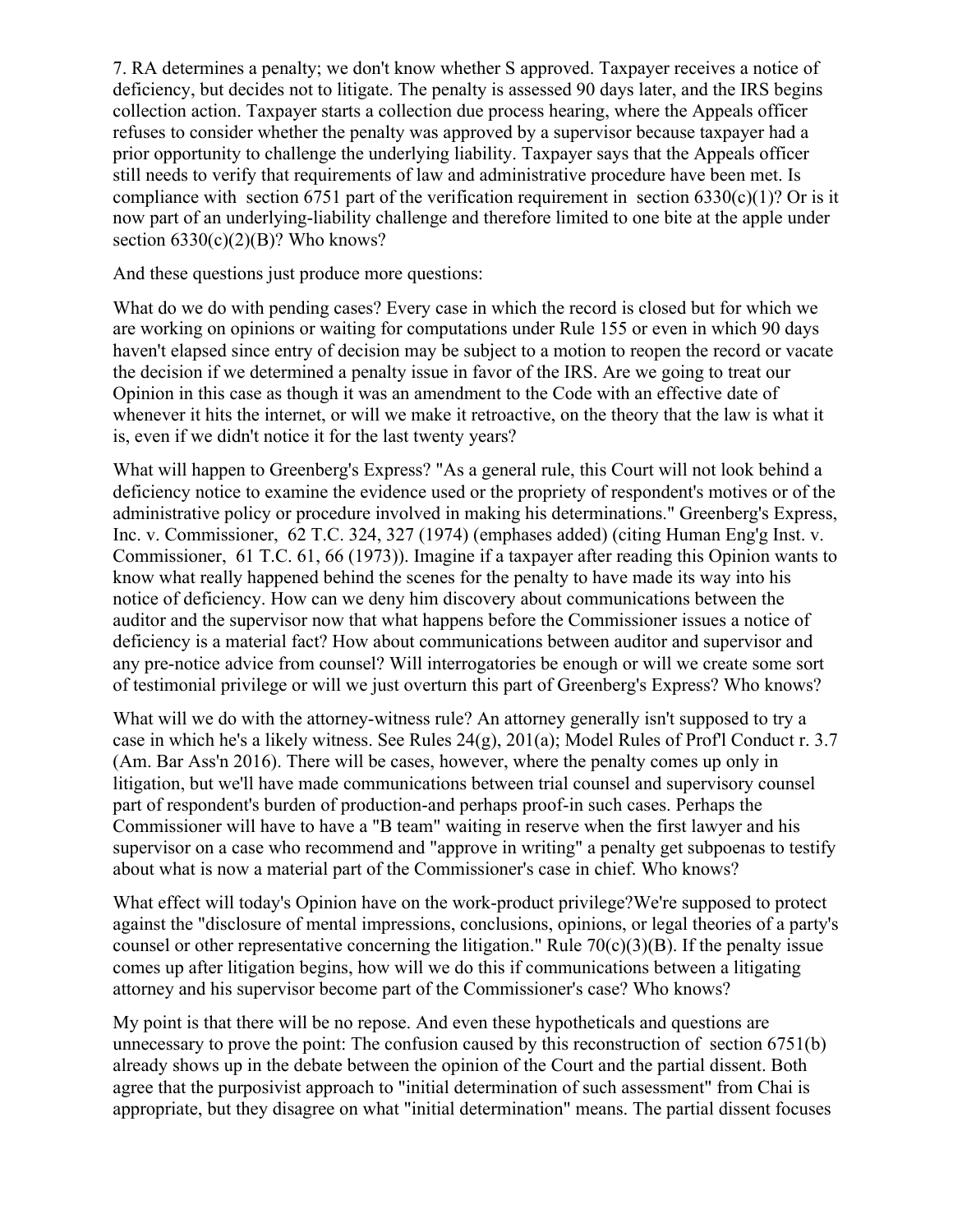on "determination" and [pg. 293] who has the authority to make one. It looks to the Internal Revenue Manual (IRM) and concludes that a Chief Counsel lawyer can't make a "determination". See Buch op. pp. 74-78. 2 He can only make a recommendation, and it must be some other IRS employee who makes the "initial determination" to assert a penalty after he chooses whether to follow Chief Counsel's recommendation. See id. (It's quite unclear who that might be.) The majority reasons that Chief Counsel lawyers work for the IRS and can therefore make-as a practical matter, if not as a matter of delegated authority-"initial determinations" to assert penalties against taxpayers. See op. Ct. pp. 19-22.

How do either of these further the purpose of the statute? As far as we know, the Chief Counsel lawyer here-the one who made the "initial determination" to include the 20% noncashcontribution penalty in the notice of deficiency-never communicated with the Graevs. How could he have used the threat of a less-than-40% penalty as a bargaining chip if he never even talked to them? And the partial dissent seems to drift even further away from the purpose of the statute-a logical extension of the dissent is that we should focus on any "determination" made by some other anonymous and unknown IRS employee who had authority to issue the notice of deficiency. But anonymous and unknown IRS employees rarely talk to taxpayers, much less threaten them.

With this amount of confusion likely if we follow the purposivist approach to interpreting section 6751(b), is it possible that a textualist approach would be better?

Let's look at the text again. Section 6751(b)(1) says:

No penalty under this title shall be assessed unless the initial determination of such assessment is personally approved (in writing) by the immediate supervisor of the individual making such determination or such higher level official as the Secretary may designate.

Section 6751(b)(1) is a restriction on "assessment". As the Supreme Court has said, "assessment" is recording the liability of the taxpayer. See Hibbs, 542 U.S. at 100 ("An assessment is made `by recording the liability of the taxpayer in the office of the Secretary in accordance with rules or regulations prescribed by the Secretary"); see also sec. 6203. And the Code says once the case is started in our Court an "assessment" of the penalties can't occur until our decision becomes final and unappealable. See secs. 6213(a), 6665(a), 7485. I would therefore continue to hold-in cases appealable to any circuit but the Second-that compliance with section 6751(b)(1) is not ripe for review in a deficiency setting because the penalties have not yet been "assessed". 3

I recognize that some might say my reading makes section 6751(b) ineffective, unable to achieve its purpose of sanitizing some of the IRS's more ill-smelling "bargaining chips." But the fact is that the Tax Court doesn't get a chance to review most penalty determinations before assessment. Most penalties that are assessed each year are "summarily assessable"-generally meaning no preassessment Tax Court review-or are penalties to which section 6751(b)(1) expressly does not apply. See sec. 6751(b)(2). Consider the following data from the IRS's 2016 fiscal year for example: 4

| Type of Tax and Type of Penalty | Assessed | Civil Penalties |
|---------------------------------|----------|-----------------|
|                                 | Number   | Amount          |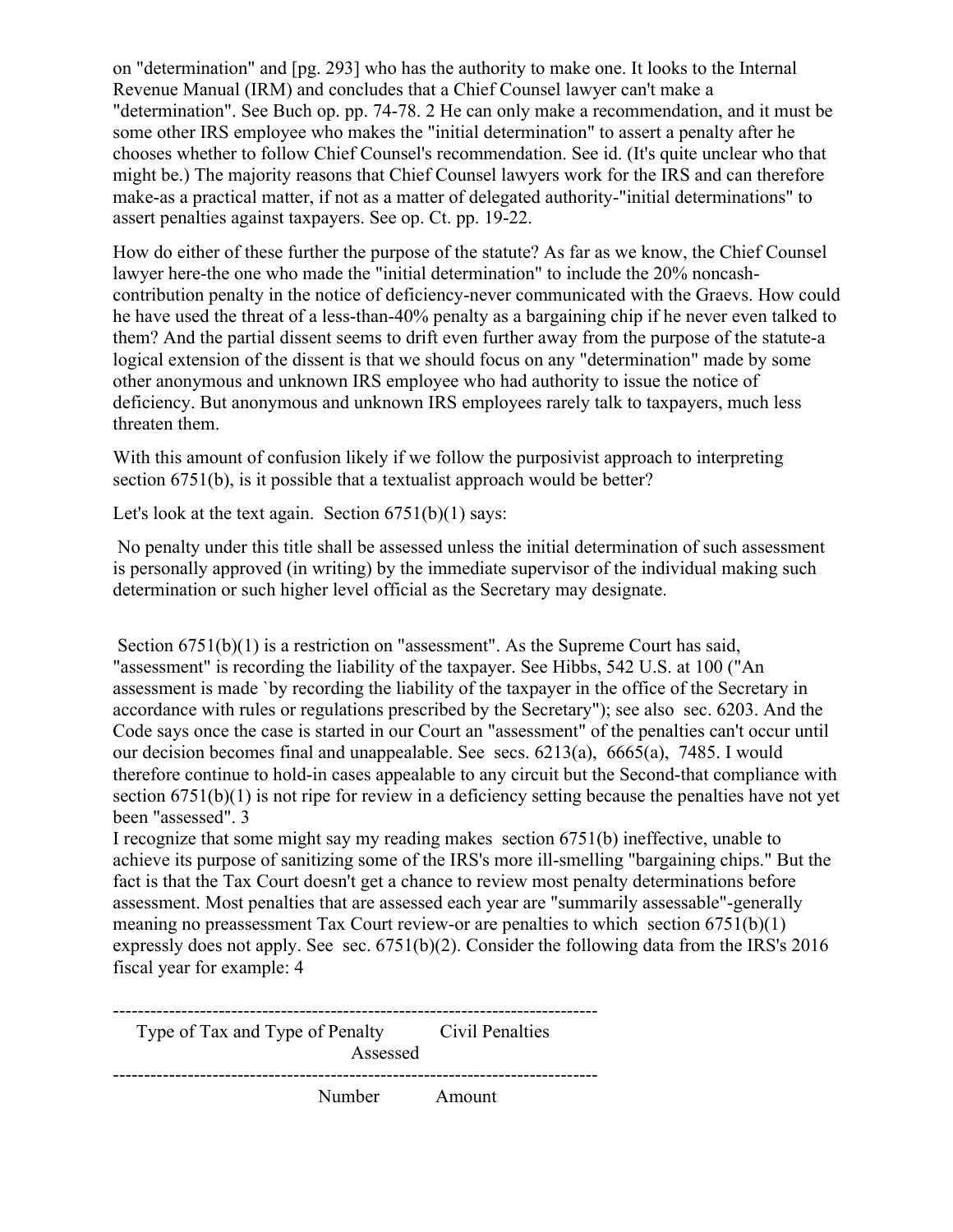|                                                  | [in thousands of dollars] |                       |  |
|--------------------------------------------------|---------------------------|-----------------------|--|
| Civil penalties, total 39,573,561 27,346,036     |                           |                       |  |
| Individual and estate and trust<br>income taxes: | .                         | ------------------    |  |
| Civil penalties, total                           |                           | 31,713,538 12,071,419 |  |
| Accuracy                                         |                           | 499,190 1,047,185     |  |
| Bad check                                        | 571,240                   | 59,751                |  |
| Delinquency                                      |                           | 2,879,878 4,273,798   |  |
| <b>Estimated</b> tax                             |                           | 10,063,989 1,334,598  |  |
| Failure to pay                                   |                           | 17,691,033 4,917,744  |  |
| Fraud                                            | 3,219 389,374             |                       |  |
| Other                                            | 4,989 48,970              |                       |  |
| Business income taxes:                           |                           |                       |  |
| Civil penalties, total                           |                           | 978,564 2,183,902     |  |
| Accuracy                                         | 2,098                     | 242,211               |  |
| Bad check                                        | 7,347                     | 20,182                |  |
| Delinquency                                      |                           | 458,186 851,113       |  |
| Estimated tax                                    | 212,729                   | 253,018               |  |
| Failure to pay                                   | 286,634                   | 528,828               |  |
| Fraud                                            | 205                       | 19,655                |  |
| S corporation/Partnership information 11,279     |                           | 54,171                |  |
| Other                                            | 86 214,724                |                       |  |
| <b>Employment</b> taxes:                         |                           |                       |  |
| Civil penalties, total                           |                           | 5,857,416 6,046,139   |  |
| Accuracy                                         | 1,892                     | 3,409                 |  |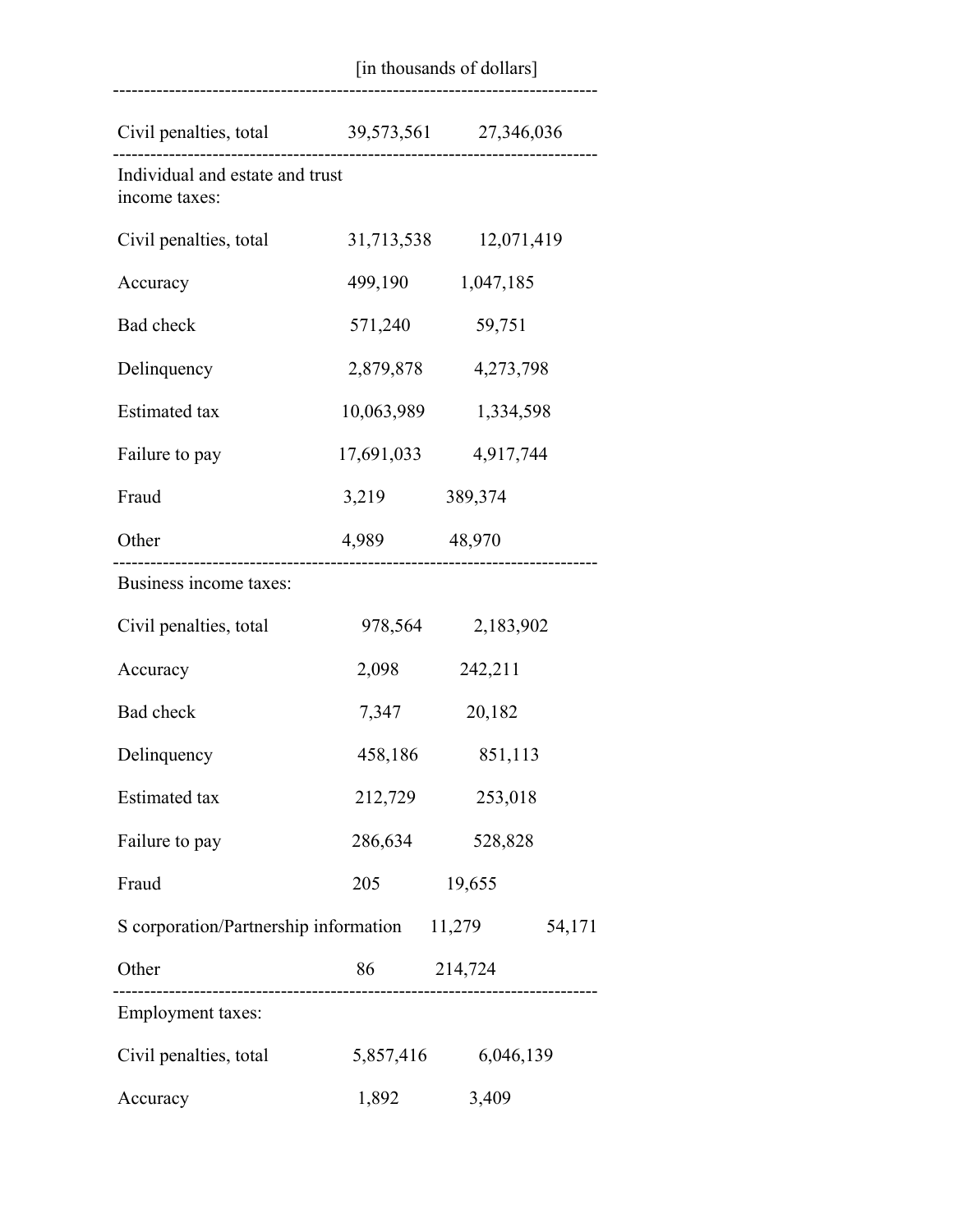| Bad check              | 262,532             | 59,518              |
|------------------------|---------------------|---------------------|
| Delinquency            |                     | 1,098,732 1,722,144 |
| <b>Estimated</b> tax   | 8,298               | 21,585              |
| Failure to pay         | 3,144,623           | 1,147,954           |
| Federal tax deposits   | 1,340,928           | 3,086,402           |
| Fraud                  | 233                 | 2,595               |
| Other                  | 178 2,533           |                     |
| Excise taxes:          |                     |                     |
| Civil penalties, total | 629,428             | 371,381             |
| Accuracy               | 1,324               | 1,058               |
| Bad check              | 5,341               | 1,972               |
| Daily delinquency      | 57,843              | 179,644             |
| Delinquency            | 213,741             | 45,832              |
| <b>Estimated</b> tax   | 10,838              | 1,999               |
| Failure to pay         | 319,031             | 23,451              |
| Federal tax deposits   |                     | 5,315 39,320        |
| Fraud                  | $9 \qquad \qquad 4$ |                     |
| Other                  | 15,986              | 78,101              |
| Estate and gift taxes: |                     |                     |
| Civil penalties, total | 6,078               | 199,779             |
| Accuracy               | 57                  | 8,923               |
| Bad check              | 33                  | 461                 |
| Delinquency            | 2,139               | 112,655             |
| Failure to pay         | 3,716               | 73,584              |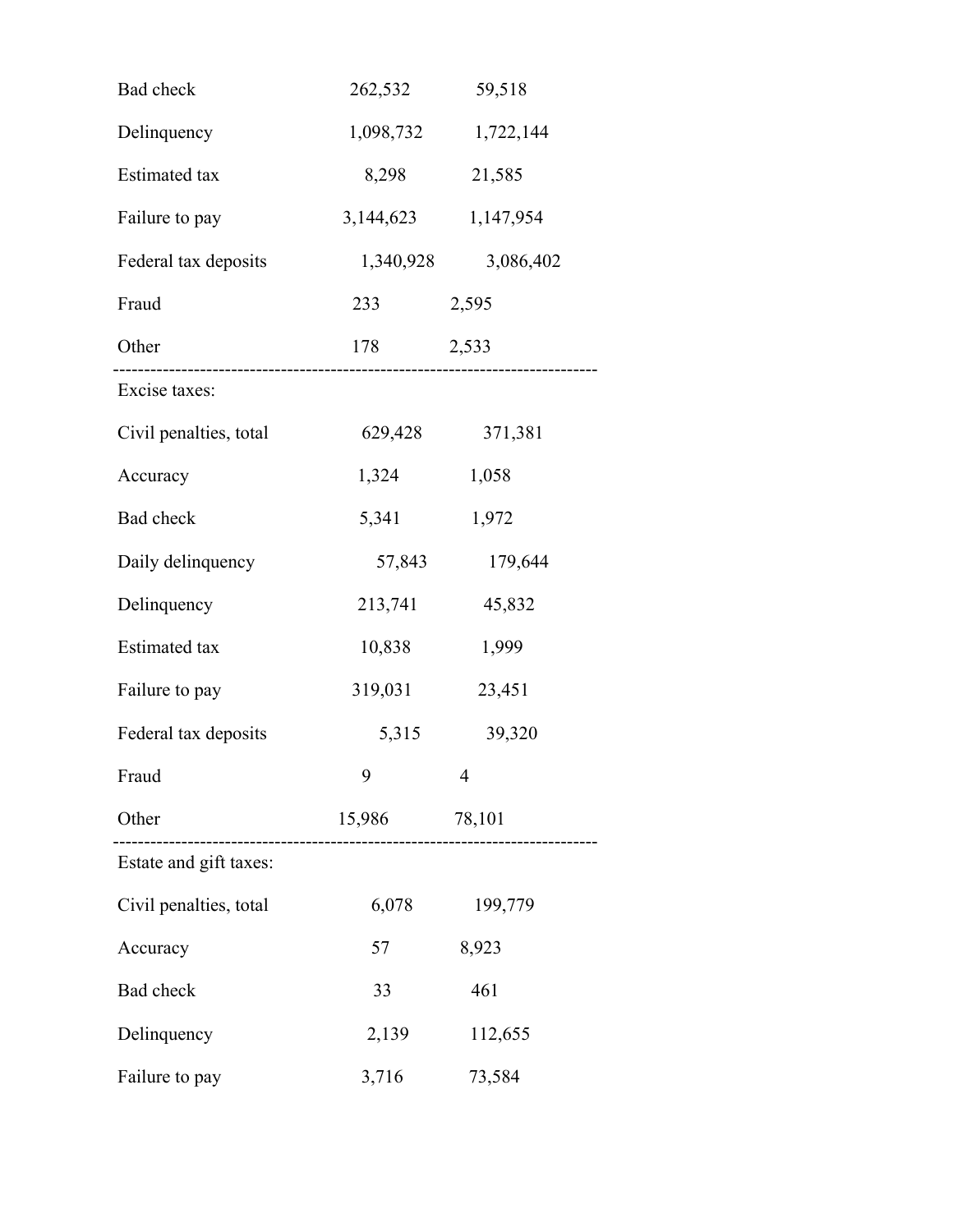| Fraud               |         |           |
|---------------------|---------|-----------|
| Other               | 133     | 4,157     |
| Nonreturn penalties | 388,537 | 6,473,416 |

Of the \$27,346,036,000 in penalties that the IRS assessed between October 1, 2015, and September 30, 2016, only \$1,975,199,000 5 (or 7.22%) 6 would be subject to Chai's section 6751(b)(1) review in our Court. (This includes accuracy-related penalties-which were at issue in Chai-but also includes fraud penalties, and I'll assume it includes the "other" category of penalties as well.) 7 The remaining \$25,370,837,000 8 (or 92.78% 9 ) was either penalties for which we have no preassessment jurisdiction or penalties that section 6751(b)(2) specifically excludes from section  $6751(b)(1)$ . (This includes delinguency penalties, sec.  $6651(a)(1)$ ; estimated-tax penalties, secs.  $6654(a)$ ,  $6655(a)$ ; and failure-to-pay penalties, sec.  $6651(a)(2)$ ; see sec. 6751(b)(2)(A). But it also includes partnership-return penalties, sec. 6698(a); badcheck penalties, sec. 6657; federal-tax-deposit penalties, sec. 6656(a); daily-delinquency penalties, sec.  $6652(c)(2)(A)$  and (B); and "nonreturn" penalties, e.g., secs.  $6672(a)$ ,  $6702(a)$ , 6715(a), 6722(a), because these penalties are either summarily assessed or "automatically calculated through electronic means," see sec.  $6751(b)(2)(B)$ .) The ills cured by the majority opinion would therefore potentially apply only to a small percentage of penalties-7.22% to be exact.

That percentage shrinks even more if we consider the proportion of penalties that taxpayers actually contest in our Court. That specific data set is unavailable, but we do know that the IRS audited 1,097,921 returns during the 2016 fiscal year and proposed an adjustment to 966,170 of those returns. See Internal Revenue Service, 2016 Data Book 23-26, Tbl. 9a (2017) (showing that 1,097,921 income tax, estate tax, gift tax, and nontaxable returns were audited and only 12% resulted in "no change"). During that time, there were only 29,748 Tax Court cases received by IRS Chief Counsel. See id. at 62, Tbl. 27. Accordingly, only about 3% 10 of proposedassessment cases ended up in Tax Court-further narrowing the circumstances where Chai's construction of section 6751(b)(1) might apply.

These statistics raise an important question: Was Congress really focused on such an insignificant percentage of the penalties assessed each year when it added section 6751(b) to the Code?

I don't think so.

 Section 6751(b) curtails IRS abuse for the vast majority of penalties that are assessed without Tax Court review. And considering the fact that most penalties can be assessed either by a computer or by an IRS agent without Tax Court review-a fact which we can safely assume Congress knew-it seems that section 6751(b) is a command from Congress to the IRS directly for additional administrative safeguards against erroneous assessment even if judicial review and enforcement was unavailable or unlikely. And even if the command were not enforceable in a deficiency case, the IRS has still taken it seriously. It has guidelines that implement section 6751 throughout the IRM: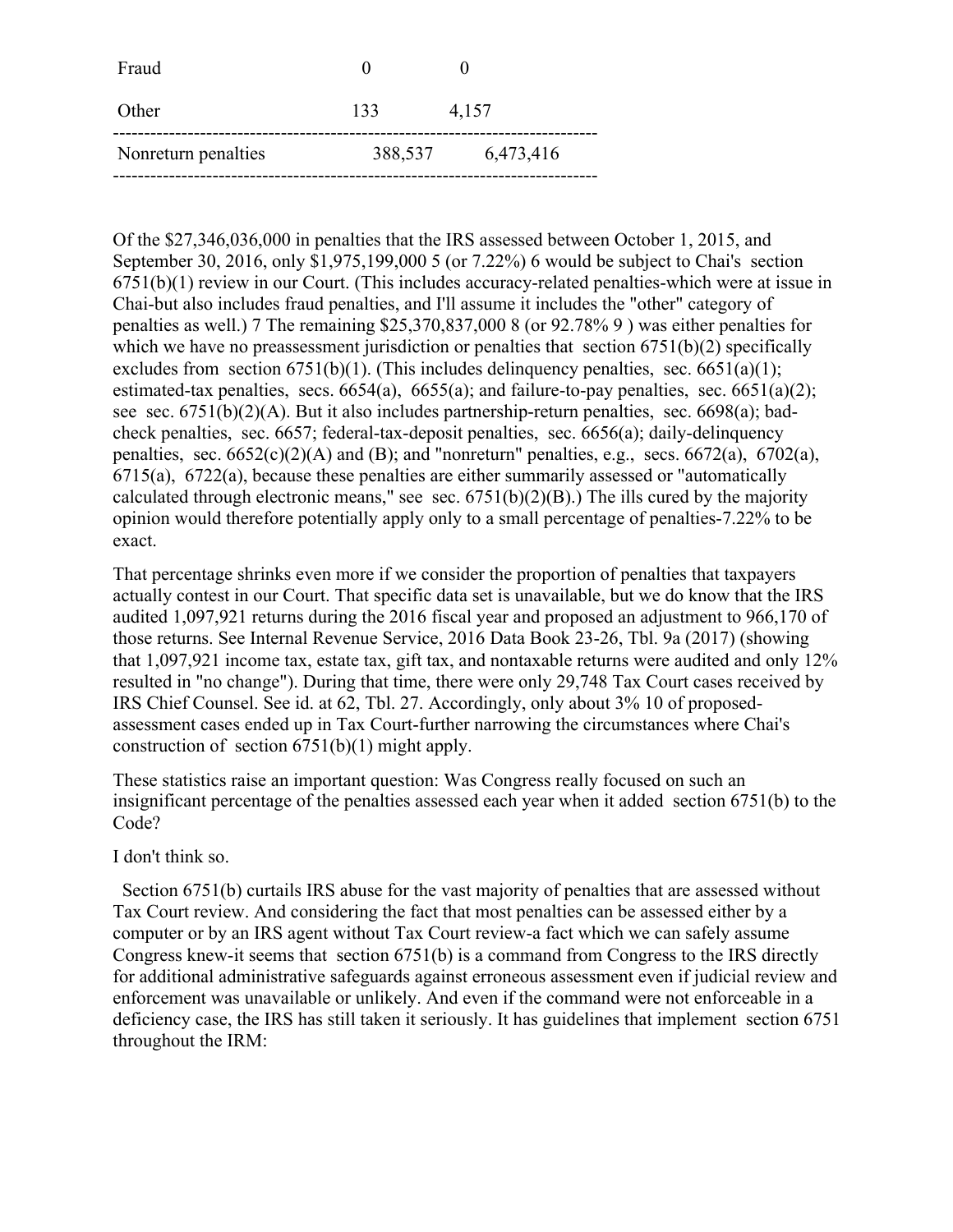Managerial approval is required for penalty assessments. IRM pt. 20.1.1.2.3 (Aug. 5, 2014).

• "An acting manager with an approved designation to act is considered an immediate supervisor for the purpose of" section  $6751(b)(1)$ . IRM pt. 20.1.5.1.4(1)(b) (Dec. 13, 2016).

• For small-business/self-employed cases, "written managerial approval and non-assertions should be documented on the 300-Civil Penalty Approval Form lead sheet." IRM pt. 20.1.5.1.4.1(2) (Dec. 13, 2016).

• Accuracy-related and civil-fraud penalty issues "require review and managerial approval prior to being asserted." IRM pt. 20.1.5.2.2(3) (Dec. 23, 2016).

• Managerial approval is required to assert accuracy-related penalties in automated underreporter cases. IRM pt. 20.1.5.3.1(3) (Jan. 24, 2012).

• Managerial approval of penalties is required in cases where penalties aren't subject to deficiency procedures. IRM pt. 20.1.5.16.5(14) (Dec. 23, 2016).

To read section 6751 to have nothing to do with our Court's determination of penalties in deficiency cases before us would just make it similar to the so-called Ten Deadly Sins provisions of the 1998 Act-which likewise constrain the IRS (by threatening the livelihood of its employees), but which have no effect in a deficiency case. See TIGTA, Semiannual Report to Congress: October 1, 2016 - March 31, 2017, app. VI at 97 (reporting IRS enforcement of the Internal Revenue Service Restructuring and Reform Act of 1998, Pub. L. No. 105-206, sec. 1203, 112 Stat. at 720-22, which resulted in 130 substantiated allegations during a six-month period and removal of 13 employees).

We shouldn't extend section 6751(b)'s reach to Tax Court review in deficiency cases-where it makes little sense and threatens much confusion; and more importantly, where it requires such a tortured reading of the text of section 6751(b) and will overturn so much precedent.

My reading achieves the stated congressional purpose for more than 90% of penalties. It's therefore quite practical. But there's no need to rely on pragmatism here.

IV.

Almost 130 years ago, the Supreme Court reminded us that

[i]t is an old and familiar rule that "where there is, in the same statute, a particular enactment, and also a general one, which, in its most comprehensive sense, would include what is embraced in the former, the particular enactment must be operative, and the general enactment must be taken to affect only such cases within its general language as are not within the provisions of the particular enactment." \*\*\*

United States v. Chase, 135 U.S. 255, 260 (1890).

This canon of construction-favoring the specific over the general-remains relevant. Indeed, "it is a commonplace of statutory construction that the specific governs the general," Morales v. Trans World Airlines, Inc., 504 U.S. 374, 384 (1992), which "is particularly true where

\*\*\* `Congress has enacted a comprehensive scheme and has deliberately targeted specific problems with specific solutions," RadLAX Gateway Hotel, LLC v. Amalgamated Bank, 566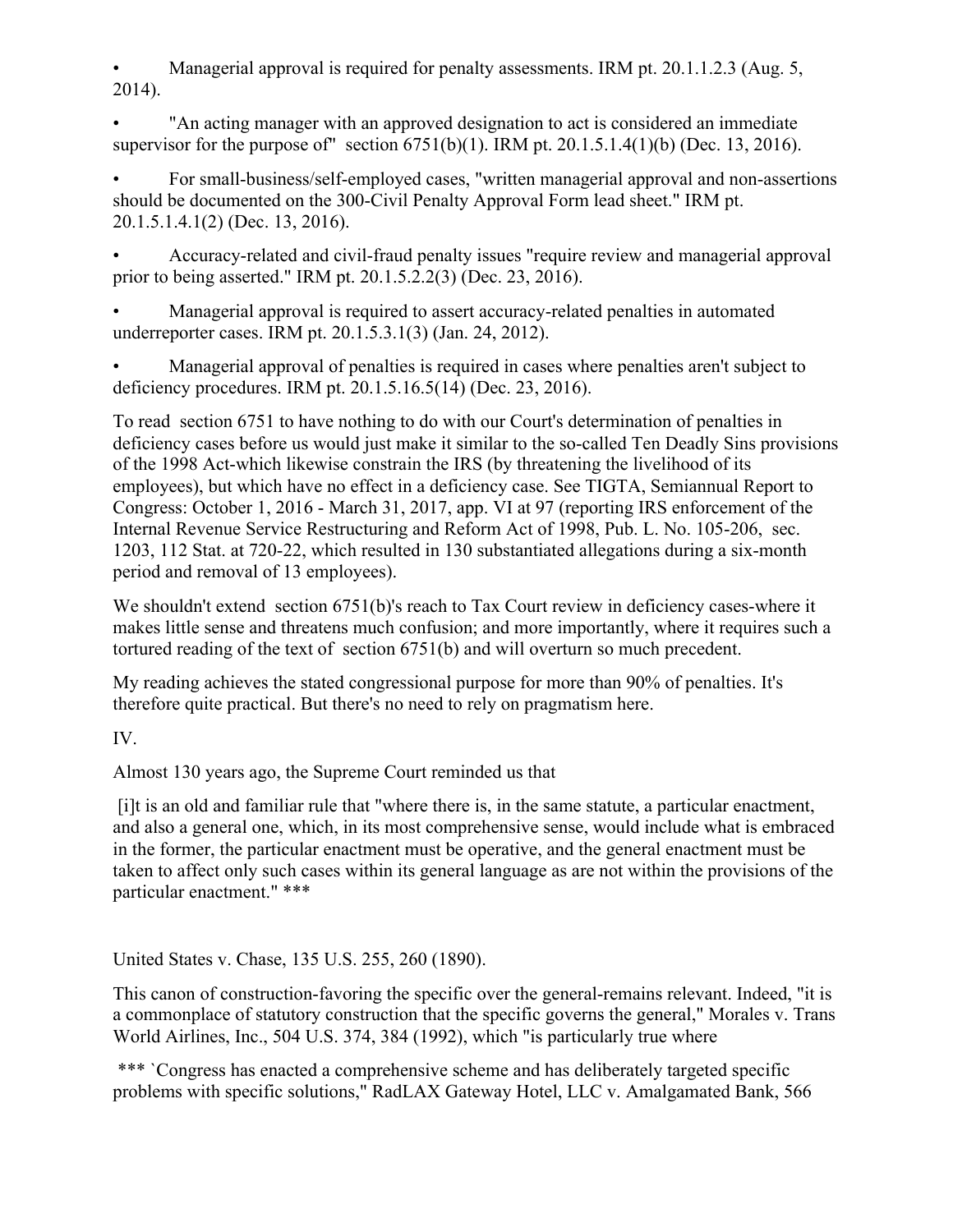U.S. 639, 645 (2012) (quoting Varity Corp. v. Howe, 516 U.S. 489, 519 (1996) (Thomas, J., dissenting)). This canon is "perhaps most frequently applied to statutes in which a general permission or prohibition is contradicted by a specific prohibition or permission"; "[t]o eliminate the contradiction, the specific provision is construed as an exception to the general one." Id. But it also applies where a "general authorization [or prohibition] and a more limited, specific authorization [or prohibition] exist side-by-side." Id. In that case, "the canon avoids not contradiction but the superfluity of a specific provision that is swallowed by the general one, `violat[ing] the cardinal rule that, if possible, effect shall be given to every clause and part of a statute." Id. [pg. 297] (quoting D. Ginsberg & Sons, Inc. v. Popkin, 285 U.S. 204, 208 (1932)).

Once a petition has been timely filed in Tax Court and we thus have jurisdiction over one or more tax years, we have jurisdiction to "redetermine"-or "determine", if the section heading is to be believed-the correct amount of any deficiency in a de novo proceeding, and the notice of deficiency is nothing more than part of the pleadings. See sec. 6214(a); Greenberg's Express, 62 T.C. at 328 ("[T]rial before the Tax Court is a proceeding de novo" and "our determination as to a petitioner's tax liability must be based on the merits of the case and not any previous record developed at the administrative level"). We even have the power to impose penalties of our own under section 6673 on taxpayers who take "frivolous or groundless" positions or institute proceedings primarily for delay, or who have "unreasonably failed to pursue available administrative remedies." Sec. 6673(a). This penalty is one imposed "under this title," to quote section 6751, yet how can it be governed by that section's general rule that requires its personal approval "(in writing) by the immediate supervisor of the individual making such determination or such higher level official as the Secretary may designate"? Does a Tax Court judge even have an immediate supervisor?

We should just apply the specific-over-general canon of construction. If we did, we would view section 6751(b)(1) as a general rule that governs the assessment of more than 90% of the penalties the IRS determines and assesses annually-namely, penalties without any preassessment judicial review. One can then see how sections 6214 and 6673 are specific exceptions to this general rule- both defined and limited by who is determining the penalty that will be assessed against a taxpayer: The general rule of section 6751 applies to the penalties determined and assessed by the IRS itself; the more specific rules of sections 6214 and 6673 apply to the penalties determined by our Court and assessed under section 6215. Section 6214 empowers our Court to independently determine whether a penalty is appropriate regardless of underlying administrative determinations. It is in itself a protection from threatening and even erroneous penalties, and one hopes it is even more effective than the general restriction in section  $6751(b)(1)$ -since it is a protection that focuses on the liability for a penalty, not its assessment.

By ignoring this canon of construction, and instead construing sections 6751(b) and 7491(c) as the majority has and as the Chai court did, we may implicitly repeal section 6673-that is, unless we figure out who our "immediate supervisor" is or inflict more torture on the Code's language to somehow preserve it. We could avoid all this-all the future hypotheticals that I predict will become real; all the strange-but-foreseeable consequences to long-established principles like the ones embodied in Greenberg's Express, the attorney-witness rule, and the work-product privilege; and all the windfalls to taxpayers who really are liable for penalties under the Code but who will for a time escape them-by applying the specific-over-general canon of construction. And we should've waited for the chance to do just that in a case appealable to a different circuit.

Before Chai and the majority's holding today, it was widely understood that our Court gave taxpayers protection by providing an independent de novo review of anything over which we exercised our preassessment, deficiency jurisdiction. See Clapp v. Commissioner, 875 F.2d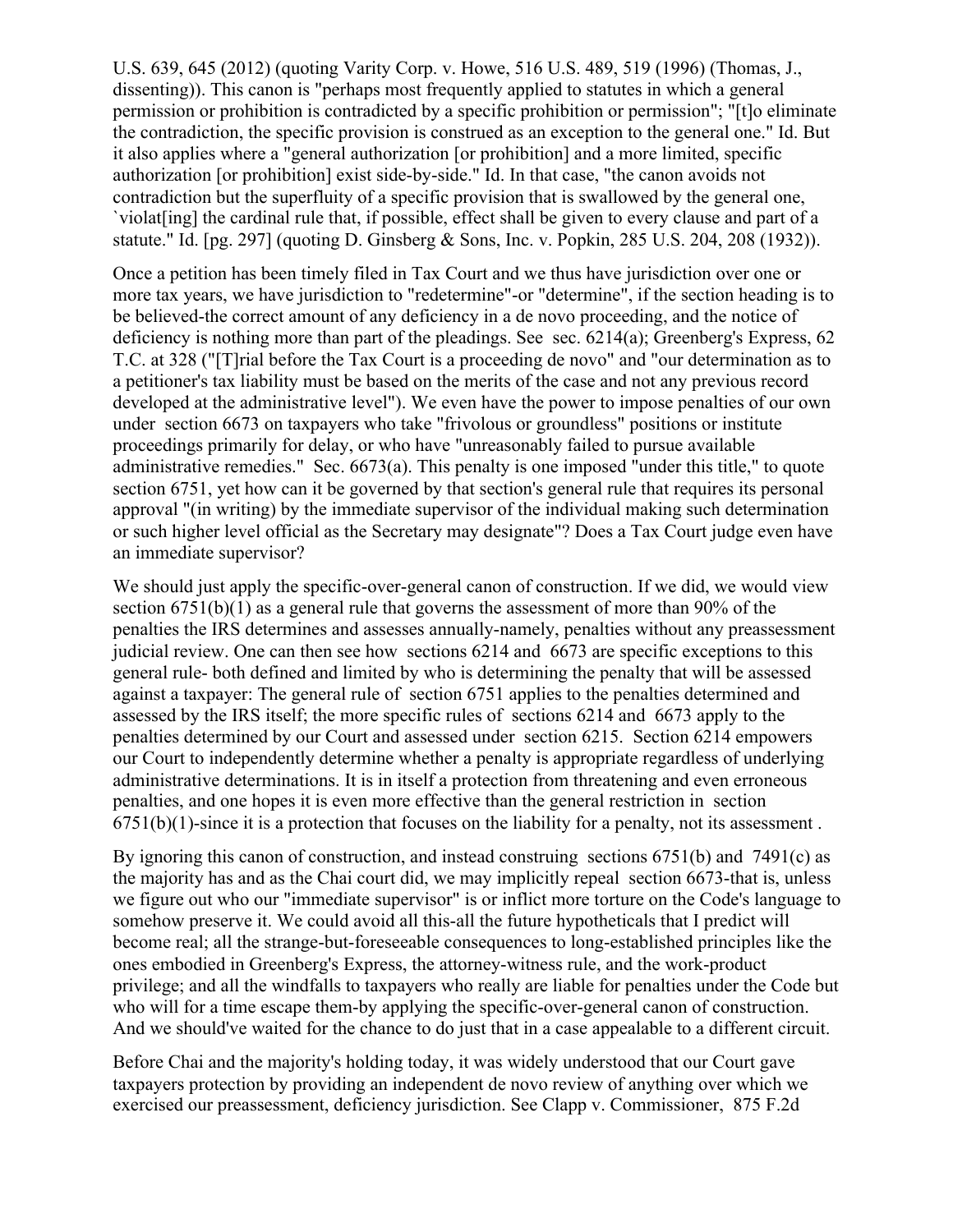1396, 1403 [63 AFTR 2d 89-1451] (9th Cir. 1989) (notice of deficiency isn't final; "[i]f the taxpayer files a petition in the Tax Court, liability will be adjudicated prior to payment," and the "Tax Court has as its purpose the redetermination of deficiencies, through a trial on the merits, following a taxpayer petition"); Raheja v. Commissioner, 725 F.2d 64, 66 [53 AFTR 2d 84-496] (7th Cir. 1984) (Tax Court doesn't generally look behind the notice of deficiency to examine the Commissioner's motive or procedure; "[t]he rationale for this rule is that the Tax Court proceeding is de novo"), aff'g T.C. Memo. 1981-690 [¶81,690 PH Memo TC]; Jones v. Commissioner, 97 T.C. 7, 17 (1991) ("The purpose of a proceeding before

\*\*\* [the Tax Court] is to determine a taxpayer's correct tax liability"). But I've shown that section 6751 is a restriction on the IRS's ability to "assess", not a limitation on its ability to determine a "deficiency". And our "deficiency" jurisdiction doesn't allow us to restrict "assessment" unless Congress enables us to. See, e.g., Ferguson v. Commissioner, 568 F.3d 498, 504-05 [103 AFTR 2d 2009-2170] (5th Cir. 2009) (explaining that our ability to restrict late "assessments" that violate section 6501(a) had to be provided to us by Congress in section 7459(e), and there it is couched as a "deficiency" determination: "[I]f the assessment or collection of any tax is barred by any statute of limitations, the decision of the Tax Court to that effect shall be considered as its decision that there is no deficiency in respect of such tax ." (emphasis added)), aff'g T.C. Memo. 2006-32 [2006 RIA TC Memo ¶2006-032].

#### V.

Our Opinion today will have costs. And those costs are foreseeable. Here's a prediction: If the IRS is clever and doesn't care that today's Opinion will let some taxpayers who really should be penalized off their well-deserved hook, it will acquiesce in our decision. It will look at the costs of today's Opinion- satellite litigation about the continued vitality of Greenberg's Express, workproduct privilege, the attorney-witness rule, and all the complicated questions of whether there can be multiple "initial determinations" or who is a supervisor and the like-and decide to train revenue agents and their supervisors about the consequences of not initialing a penaltyrecommendation memo or checking a box on a form. It will revise the IRM, crank out a Chief Counsel memorandum or two, and maybe tweak the penalty-approval forms. The cost of scrawling initials or checking the box is close to nil and will remain so; litigation is costly and will remain so. A rational revenue agent and his supervisor will have every incentive to recommend and approve penalties in marginal cases, and doing so in paper-perfect form will avoid costly litigation later on. More taxpayers will have more penalties "initially determined" against them. We know that relatively few taxpayers ever challenge the results of an IRS audit in court. And thus a provision meant to protect taxpayers from unjustified penalties will lead to more taxpayers being penalized in more marginal cases.

I doubt this will further whatever purpose Congress had in mind. And today's Opinion-with its promise of a windfall to random taxpayers who will benefit from what amounts to a judge-made amendment to the Code, with its acquiescence in Chai's misconstruction of tax terms, and with its seeding of future litigation having nothing to do with the merits of the deficiency cases-will have doleful consequences for years to come.

All this would ordinarily lead to a statement that I respectfully dissent. But this case is appealable to the circuit that issued Chai, and it is our obligation in a hierarchical system to obey those who review us when we enter judgments they are empowered to review. 11 As trial judges, we must look to Holmes the Greater: "The prophecies of what the courts will do in fact, and nothing more pretentious, are what I mean by the law." Oliver Wendell Holmes, Jr., "The Path of the Law", 10 Harv. L. Rev. 457, 461 (1897).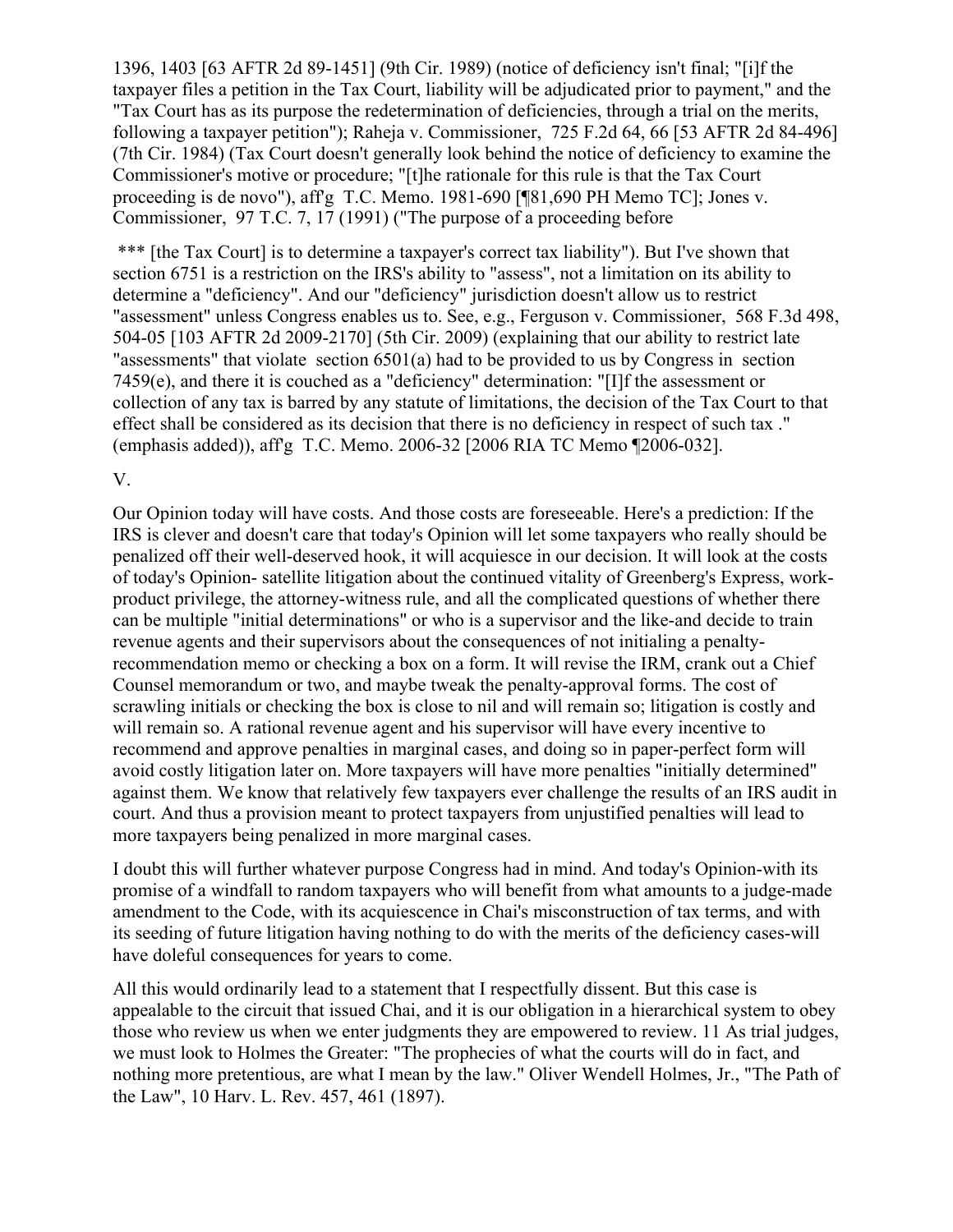Even a dissenter from the whole enterprise must play the prophet and try to predict Chai's effect on any appellate review of Graev III. Through this legal-realist lens, it seems to me that the majority's decision is more pragmatic than the partial dissent; and that it does a better job of achieving the purpose of the statute. Although it appears that Chief Counsel Attorney Mackey didn't communicate with the Graevs and therefore couldn't have used the 20% noncashcontribution penalty as a bargaining chip, it does seem that he (and not some other IRS employee) effectively-if not as a matter of delegated authority-made the initial determination regarding the penalty. The partial dissent is far more persuasive on the question of the [pg. 299] authority of Chief Counsel lawyers to make determinations before the IRS issues a notice of deficiency. The problem is that having moved from the language of the Code to redefine "assessment" to mean "determination in the notice of deficiency (or an answer or amended answer)" there is little reason to not redefine "determination" to mean "recommendation with the backing of a lawyer's professional status." If section 6751(b) is to achieve its purpose, it seems somewhat more likely to apply to the person at the IRS who is actually making the substantive judgment call regarding penalties; and I think the Second Circuit is thus somewhat more likely to agree with that view.

But I don't concur with the majority's decision to extend Chai to all of the other circuits. The problem lies in our trying to find section 6751's purpose and then using that purpose to define the meaning of the text, because "no legislation pursues its purposes at all costs," Rodriguez v. United States, 480 U.S. 522, 525-26 (1987) (per curiam), and "`[e]very statute purposes, not only to achieve certain ends, but also to achieve them by particular means," Freeman v. Quicken Loans, Inc., 566 U.S. 624, 637 (2012) (quoting Director, Office of Workers' Comp. Programs v. Newport News Shipbuilding & Dry Dock Co., 514 U.S. 122, 136 (1995)). "It is quite mistaken to assume

\*\*\* that `whatever' might appear to `further<sup>[]</sup> the statute's primary objective must be the law." Henson v. Santander Consumer USA Inc., 582 U.S.\_\_, \_\_, 137 S. Ct. 1718, 1725 (2017) (quoting Rodriguez, 480 U.S. at 526).

Laws are like vectors-they have both direction andmagnitude. See Frank H. Easterbrook, "The Role of Original Intent in Statutory Construction", 11 Harv. J.L. & Pub. Pol'y 59, 63 (1988). Chai says it furthers the purpose of section 6751(b), but it does so by changing the meaning of "assessment". Maybe this was some kind of drafting error and no one caught the substitution of "assessment" for "determination no later than the date the IRS issues the notice of deficiency (or files an answer or amended answer)." But for knowledgeable legislators who might have been skeptical of upsetting traditional Tax Court practice, using "initial determination of such assessment" and "approved (in writing) by the immediate supervisor" might have been an assurance that the amendment was peculiarly aimed at IRS employees who determine penaltiesand assess them- without review outside the IRS. This is the overwhelming proportion in numbers and dollars of all penalties assessed, and section 6751(b) has had a great effect on the way the IRS operates in its everyday affairs. I agree with everyone else that section 6751 is directed in favor of taxpayers, but a proper measurement of its magnitude should show that it stops at the Tax Court's door. I think we go too far when we extend its purview to our preassessment forum.

I would've preferred to see our Court decide this case under the Golsen rule and live to fight another day in another circuit. See Golsen, 54 T.C. at 757. Instead, I'm afraid we've bought ourselves years of procedural litigation-when the more timorous IRS attorneys turn out their lights tonight, it may not be ghouls they fear, but the meaning of "initial determination."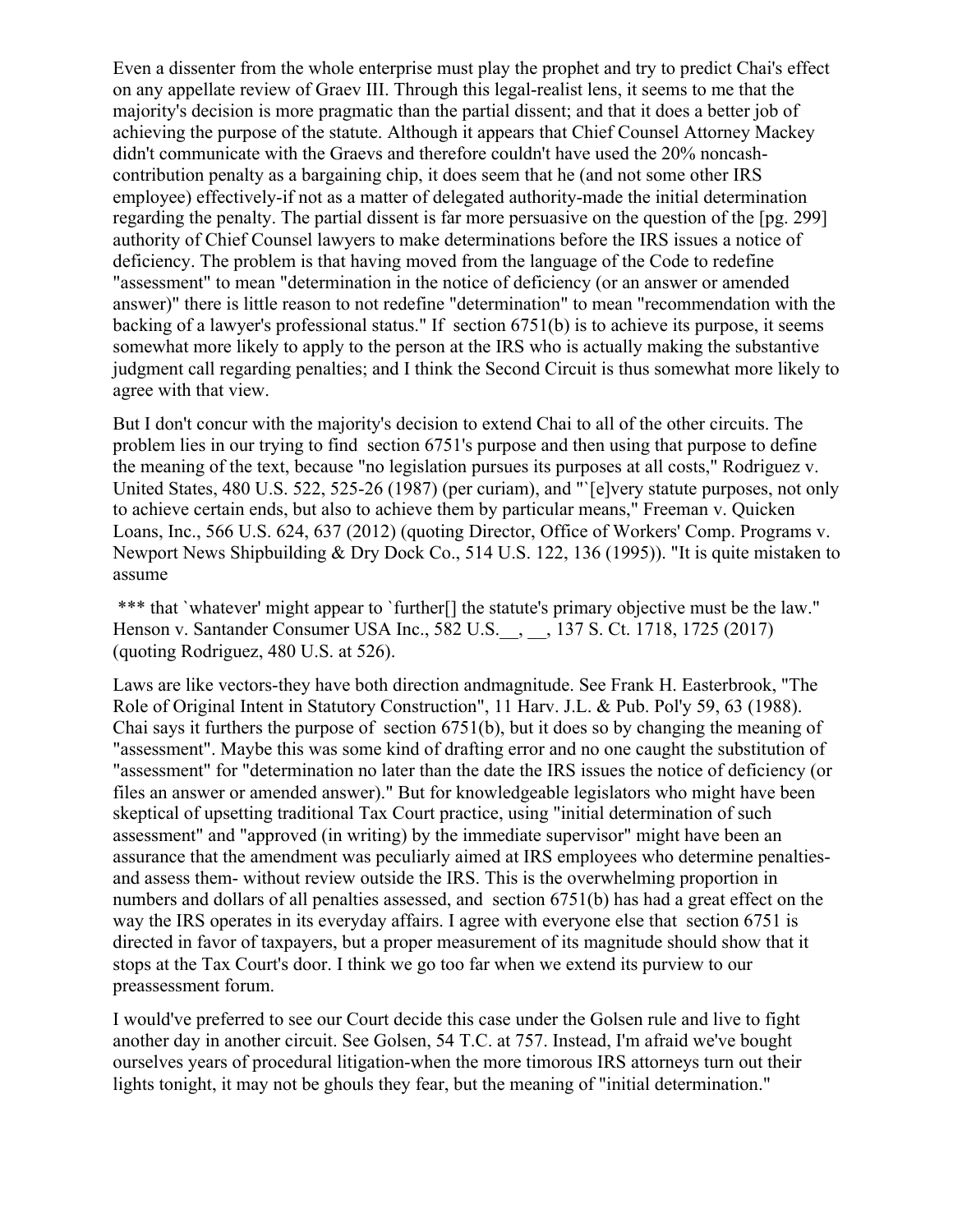I therefore respectfully concur only in the result.

BUCH, J., concurring as to Parts I and III and dissenting as to Part II: The opinion of the Court has overruled our holding in Graev v. Commissioner, 147 T.C. (Nov. 30, 2016), and has chosen to follow the Court of Appeals for the Second Circuit's opinion in Chai v. Commissioner, 851 F.3d 190 [119 AFTR 2d 2017-1158] (2d Cir. 2017), aff'g in part, rev'g in part T.C. Memo 2015-42 [2015 RIA TC Memo ¶2015-042]. Whether on the merits or "in the interest of repose and uniformity", we join with the opinion of the Court in following Chai. Our very narrow area of disagreement is on the issue of whether a recommendation from an attorney within the IRS Office of Chief Counsel can constitute "the initial determination" to impose a penalty for purposes of section 6751(b)(1). Because the attorney has the authority only to advise or recommend, we would hold that the attorney's recommendation to assert a penalty is not the initial determination that must be approved in writing.

It may be helpful to begin with the two main points over which the vast majority of the Court now agrees. We agree that, in a deficiency proceeding, we may consider whether the Commissioner complied with section 6751(b)(1). And we agree that under section 7491(c), the Commissioner has the burden to establish compliance with section  $6751(b)(1)$ . We briefly address those points in turn.

I. Compliance With Section 6751(b)(1)

We begin with an essential point: section  $6751(b)(1)$  is ambiguous. It provides: "No penalty under this title shall be assessed unless the initial determination of such assessment is personally approved (in writing) by the immediate supervisor of the individual making such determination or such higher level official as the Secretary may designate."

In the tax world "assessment" has a very specific and well-understood meaning: It is the act of recording a taxpayer's liability. Sec. 6203. As the Court of Appeals noted: "If assessment is the formal recording of a taxpayer's tax liability, then § 6751(b) is unworkable: one can determine a deficiency, see I.R.C. §§ 6212(a), 6213(a), and whether to make an assessment, but one cannot determine an assessment." Chai v. Commissioner, 851 F.3d at 218-219 (internal quotation marks omitted) (quoting Graev v. Commissioner, 147 T.C. at (slip op. at 85) (Gustafson, J., dissenting)). So we are left to make sense of that language.

Fortunately, the Court of Appeals has provided a clear interpretation for us to follow. It held that  $\frac{1}{2}$  § 6751(b)(1) requires written approval of the initial penalty determination no later than the date the IRS issues the notice of deficiency (or files an answer or amended answer) asserting such penalty." Id. at 221. This reading is faithful to the legislative history and focuses us on the "initial penalty determination". Id. at 219; Graev v. Commissioner, 147 T.C. at \_\_ (slip op. at 101) (Gustafson, J., dissenting); S. Rept. No. 105-174, at 65 (1998), 1998-3 C.B. 537, 601.

II. The Commissioner's Burden Under Section 7491(c)

Deciding that section  $6751(b)(1)$  requires written approval of the initial penalty determination necessarily gives rise to the question of whether the Commissioner has the burden of establishing that the requisite written approval occurred. The Commissioner has "the burden of production in any court proceeding with respect to the liability of any individual for any penalty, addition to tax, or additional amount". Sec. 7491(c). In Higbee v. Commissioner, 116 T.C. 438, 446 (2001), we extensively quoted the legislative history of section 7491(c) and concluded by observing "that for the Commissioner to meet his burden of production, the Commissioner must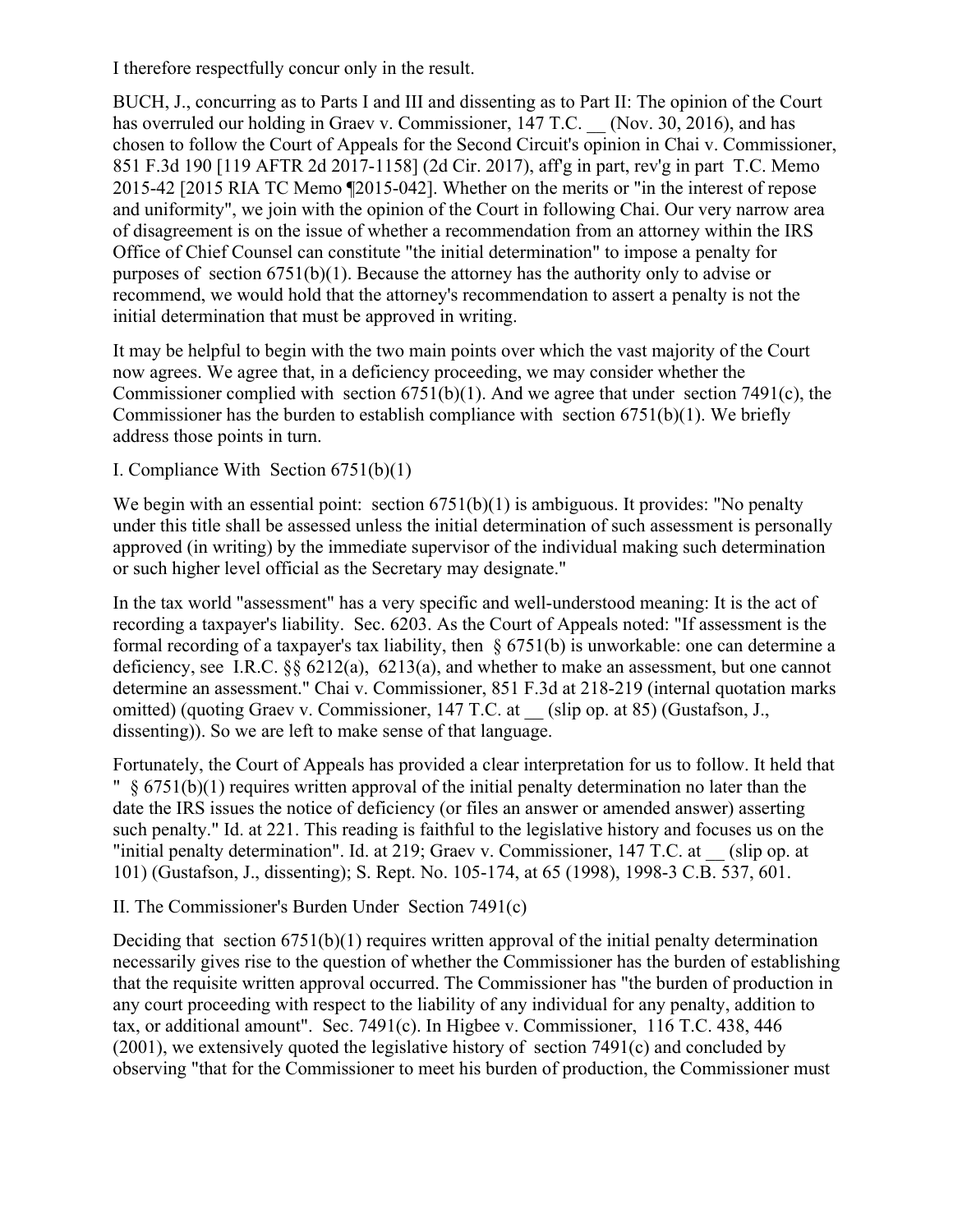come forward with sufficient evidence indicating that it is appropriate to impose the relevant penalty." With that standard in mind, we turn back to section 6751(b)(1).

We, along with the Court of Appeals, have concluded that it is not appropriate to impose a penalty without the requisite supervisory approval under section  $6751(b)(1)$ . The introductory clause of section 6751(b)(1) makes this clear; it provides: "No penalty under this title shall be assessed unless" the initial penalty determination "is personally approved (in writing) by the immediate supervisor of the individual making such determination". The supervisory approval is a necessary predicate to the imposition of a penalty, because without it "[n]o penalty

\*\*\* shall be assessed". Or to borrow from Higbee, supervisory approval is necessary to establish that it is appropriate to impose the relevant penalty. Because it is necessary, section 7491(c) requires that the Commissioner come forward with sufficient evidence to show supervisory approval of the initial penalty determination.

III. Attorney Mackey's Lack of Authority

Mackey, an attorney within the IRS Office of Chief Counsel, had the authority to make the initial penalty determination. If he lacked that authority, then the approval of his supervisor is irrelevant.

#### A. The Role of IRS Counsel

The opinion of the Court does not appear to recognize that the Internal Revenue [pg. 301] Service and the IRS Office of Chief Counsel have distinct roles and responsibilities.

The responsibility to administer the internal revenue laws falls on the Commissioner and his subordinates. The Commissioner has "such duties and powers as the Secretary may prescribe" including administering the internal revenue laws. Sec.  $7803(a)(2)(A)$ . The Secretary has prescribed such duties and powers, making the Commissioner "responsible for the administration and enforcement of the Internal Revenue laws." Treas. Dept. Order No. 150-10 (Feb. 25, 2016). Respondent has not directed us to any similar order delegating responsibility to administer the internal revenue laws to the Chief Counsel or his subordinates.

In contrast to the Commissioner's responsibility to administer the internal revenue laws, the role of the Chief Counsel and his subordinates is to advise the Commissioner. The Chief Counsel is "the chief law officer for the Internal Revenue Service and shall perform such duties as may be prescribed by the Secretary" including being "legal advisor to the Commissioner and the Commissioner's officers and employees" and "represent[ing] the Commissioner in cases before the Tax Court". Sec. 7803(b)(2). The distinction between these separate roles is reinforced upon review of the delegations of authority and internal guidance within the Internal Revenue Service and the IRS Office of Chief Counsel.

The opinion of the Court does not direct the reader to any authority for the proposition that the lawyers advising the IRS have the authority to make a penalty determination, whether initial or final. The closest we get is a citation of Internal Revenue Manual (IRM) pt. 4.8.9.7.2(1) (Oct. 30, 2004); see op. Ct. p. 10. The quoted language discusses what is to take place "[i]f Area Counsel suggests changes to the proposed notice". The use of the word "suggests" belies the notion that an Area Counsel attorney has the authority to make a determination. The heading for that provision, which the opinion of the Court omits, also belies the notion that Counsel is making a determination; the provision is captioned "Area Counsel Review." (The current, renumbered section uses the heading "Area Counsel Recommendations." See IRM pt. 4.8.9.9.2.2 (July 9, 2013).) Neither a suggestion, nor a review, nor a recommendation is a determination.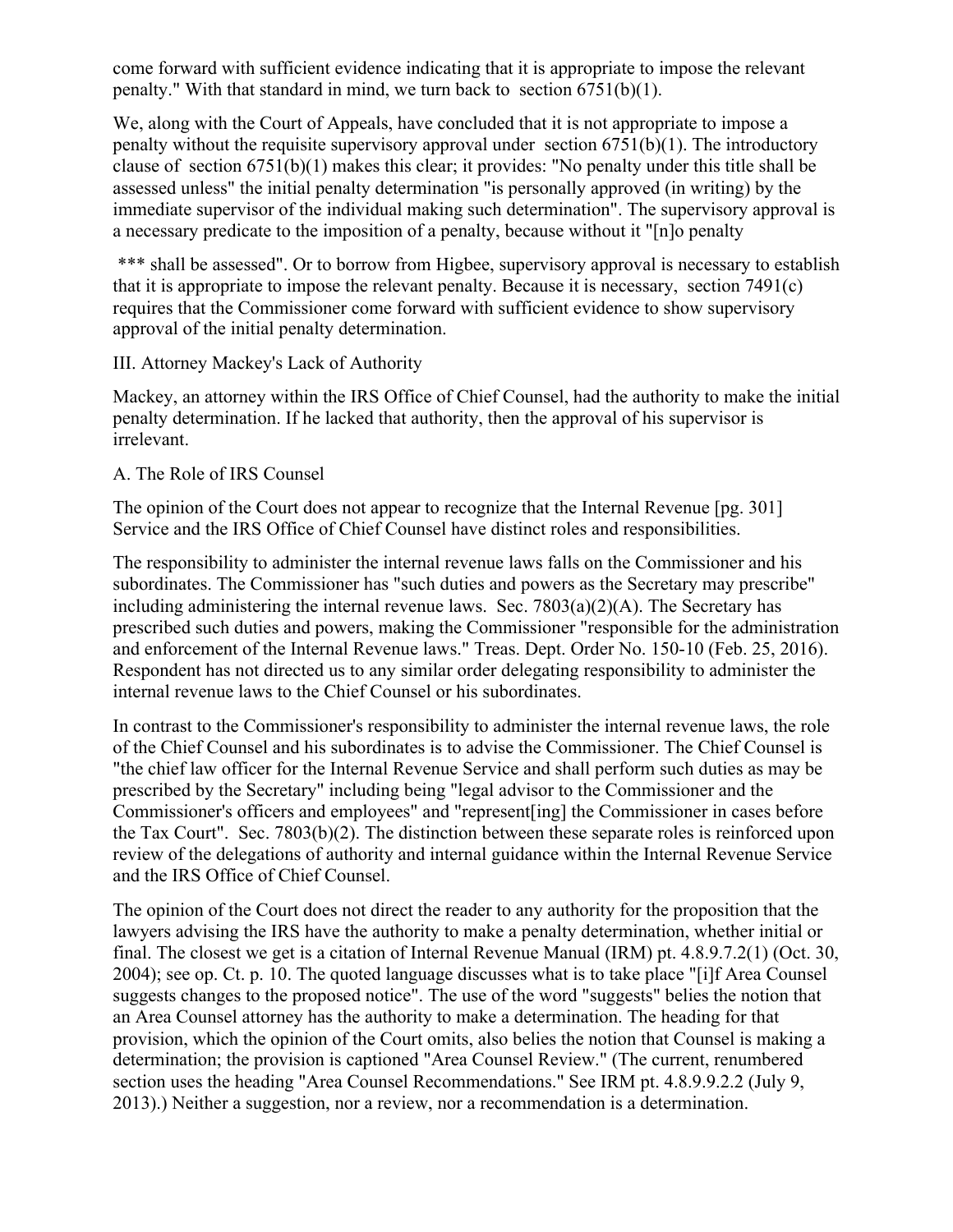The current iteration of IRM pt. 4.8.9.9.2(1) (July 9, 2013) explicitly sets forth the role of Counsel in issuing notices of deficiency:

The authority to issue a notice of deficiency rests with those IRS officials delegated the authority by Servicewide Delegation Order 4-8, as outlined in IRM 4.8.9.5, Authority to Issue Notices of Deficiency. The role of Area Counsel in the notice of deficiency process is to provide advice on whether a notice of deficiency should be issued, and if so, to make recommendations concerning the issues asserted and the wording of the determination.

A review of Delegation Order 4-8 confirms that no one in the IRS Office of Chief Counsel has been delegated the authority to issue a notice of deficiency.

Thus far, we have focused on provisions that relate to the review or issuance of notices of deficiency, but we can look elsewhere in the Internal Revenue Manual to see who has the authority to make a penalty determination. For example, we can look to Part 4 (Examining Process), Chapter 10 (Examination of Returns), section 6 (Penalty Considerations). There we learn: "The determination whether to assert penalties, identify the appropriate penalties, and calculate the penalty amount accurately is primarily the examiner's responsibility." IRM pt. 4.10.6.1.1(1) (May 14, 1999). No one has directed us to a provision that makes the determination whether to assert penalties the responsibility of an attorney in the IRS Office of Chief Counsel, whether primary, secondary, or tertiary.

We could look to see what the IRS Office of Chief Counsel says on the subject. What is sometimes called the Chief Counsel Directives Manual begins at part 30 of the Internal Revenue Manual. Part 33 is titled "Legal Advice". And part 33.1.2.8(1) (Oct. 17, 2016) governs the review of notices of deficiency originating in the Examination function. 1

Counsel's role is clear:

The authority to issue a deficiency notice rests with the Commissioner, Area Directors, Field Territory Managers, Service Campus Directors, and Appeals Team Managers. The role of the Field Counsel is to advise whether a deficiency notice should be issued, and if so, to make recommendations concerning the issues to be asserted and the wording of the determination.

The role of counsel is to advise and recommend, not determine. Again, neither respondent nor the opinion of the Court has directed us to any provision that gives attorneys in the IRS Office of Chief Counsel the authority to make a penalty determination. 2

# B. The Role of Mr. Mackey

The record does not establish that the IRS Office of Chief Counsel has the authority to make a penalty determination. Moreover, the record is clear that Mr. Mackey, an attorney within the IRS Office of Chief Counsel, was acting as an advisor and not making a penalty determination.

The opinion of the Court relies on a September 12, 2008, memorandum prepared by Mr. Mackey and initialed by his supervisor as constituting the initial penalty determination. That memorandum could not be clearer that Mr. Mackey was acting as a legal advisor. Over half of the memorandum is redacted, and those redactions were made, at least in part, because the Commissioner asserted a claim of attorney-client privilege as to those redactions. Moreover, the memorandum states explicitly that it "may contain privileged information." It is clear that the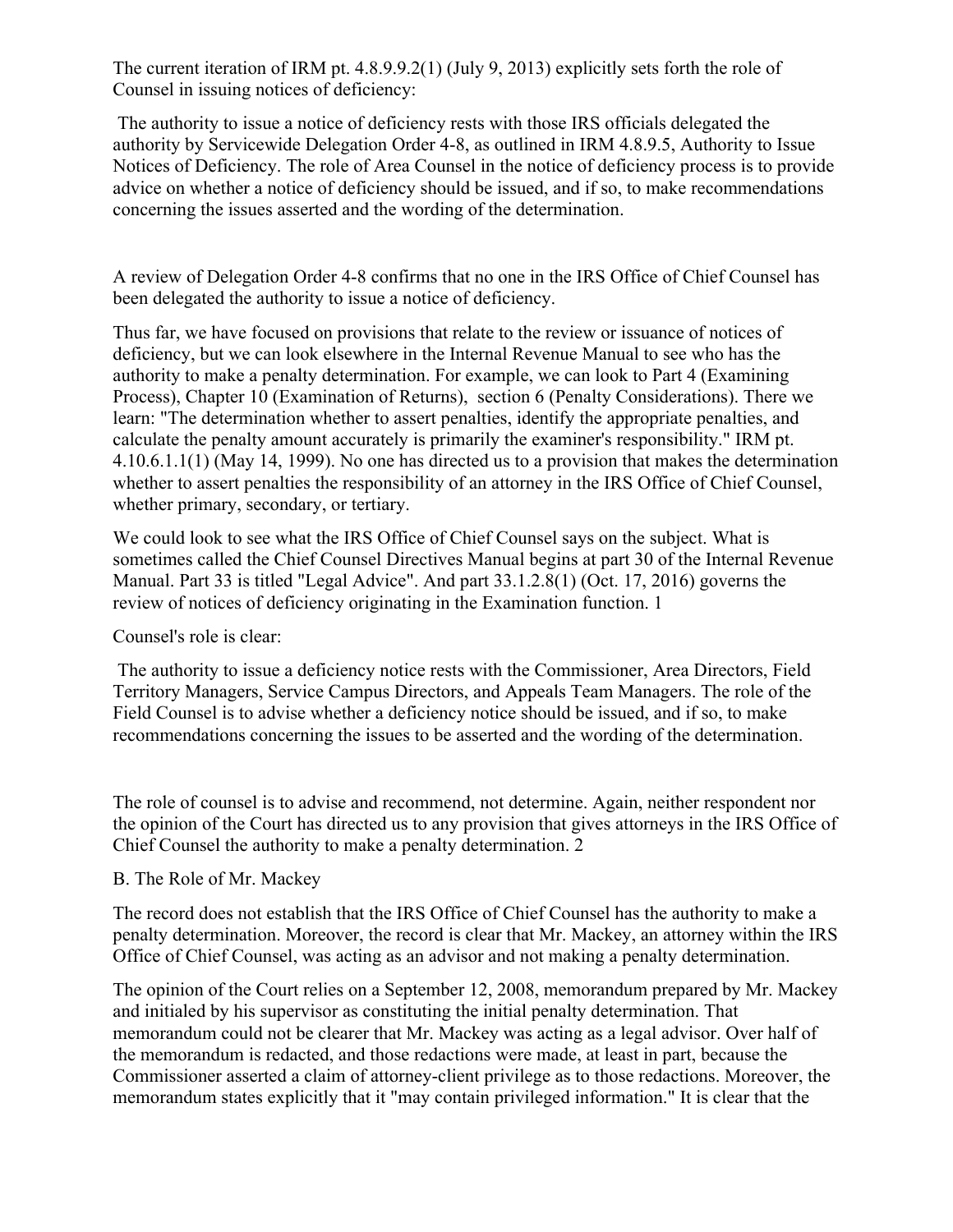September 12, 2008, memorandum that the opinion of the Court identifies as the initial penalty determination was no such thing; it was advice.

We need not read between the lines or infer from the text of the memorandum that it was mere advice; respondent concedes the point as part of the stipulations in this case:

111. The Office of Chief Counsel has the delegated authority to advise Respondent as to the applicability of a penalty under the Internal Revenue Manual.

112. The role of Counsel is to advise whether a deficiency notice should be issued, and if so, to make recommendations concerning the issues to be asserted and the wording of the determination.

113. Respondent's position is that Chief Counsel Attorney Gerard Mackey was assigned to review the SNOD issued to Petitioners in this case and was the first to recommend pursuit of the penalties by advising Respondent to assert the accuracy related penalties in the SNOD to be issued to Petitioners.

Respondent has stipulated that Mr. Mackey's role was to advise and recommend.

C. Determining Versus Recommending or Advising

In a feat of linguistic jiujitsu, respondent maintains "that the recommendation or advice to pursue the assessment of a penalty constitutes the `initial determination' of a penalty assessment within the meaning of section 6751." Second Supplemental Stipulation of Facts, para. 109 (Jan. 15, 2015). To maintain this position is to ignore the plain meanings of the words "determine", "recommend", and "advise".

To make a determination is to establish something conclusively. When ascertaining the plain meaning of words, it is appropriate to consult dictionaries. See Nat'l Muffler Dealers Ass'n, Inc. v. United States, 440 U.S. 472, 480 [43 AFTR 2d 79-828] n.10 (1979); Rome I, Ltd. v. Commissioner, 96 T.C. 697, 704 (1991). Webster's Collegiate Dictionary 315 (10th ed. 1996) defines "determine" as "to fix conclusively or authoritatively". The Random House College Dictionary 362 (rev. ed. 1980) defines it as "to settle or decide (a dispute, question, etc.) by an authoritative [pg. 303] or conclusive decision". These definitions are consistent; a determination is authoritative or conclusive.

By respondent's own admission, Mr. Mackey's actions were neither authoritative nor conclusive; he advised and recommended. To advise means "to give advice" or "to give information or notice". Webster's Collegiate Dictionary 18. And to recommend is "to present as worthy of acceptance or trial". Id. at 976. Neither term hints at anything authoritative or conclusive. The actions of Mr. Mackey, giving advice or making a recommendation, simply do not fit within the statute, which focuses on the person making the initial determination.

#### Conclusion

 Section 6751(b)(1) requires that the initial penalty determination be approved in writing by the immediate supervisor of the individual making the determination. By the respondent's own characterization, Mr. Mackey advised and recommended that a penalty be asserted, but he did not determine it; he lacked the authority to do so. Accordingly, we dissent as to Part II of the opinion of the Court.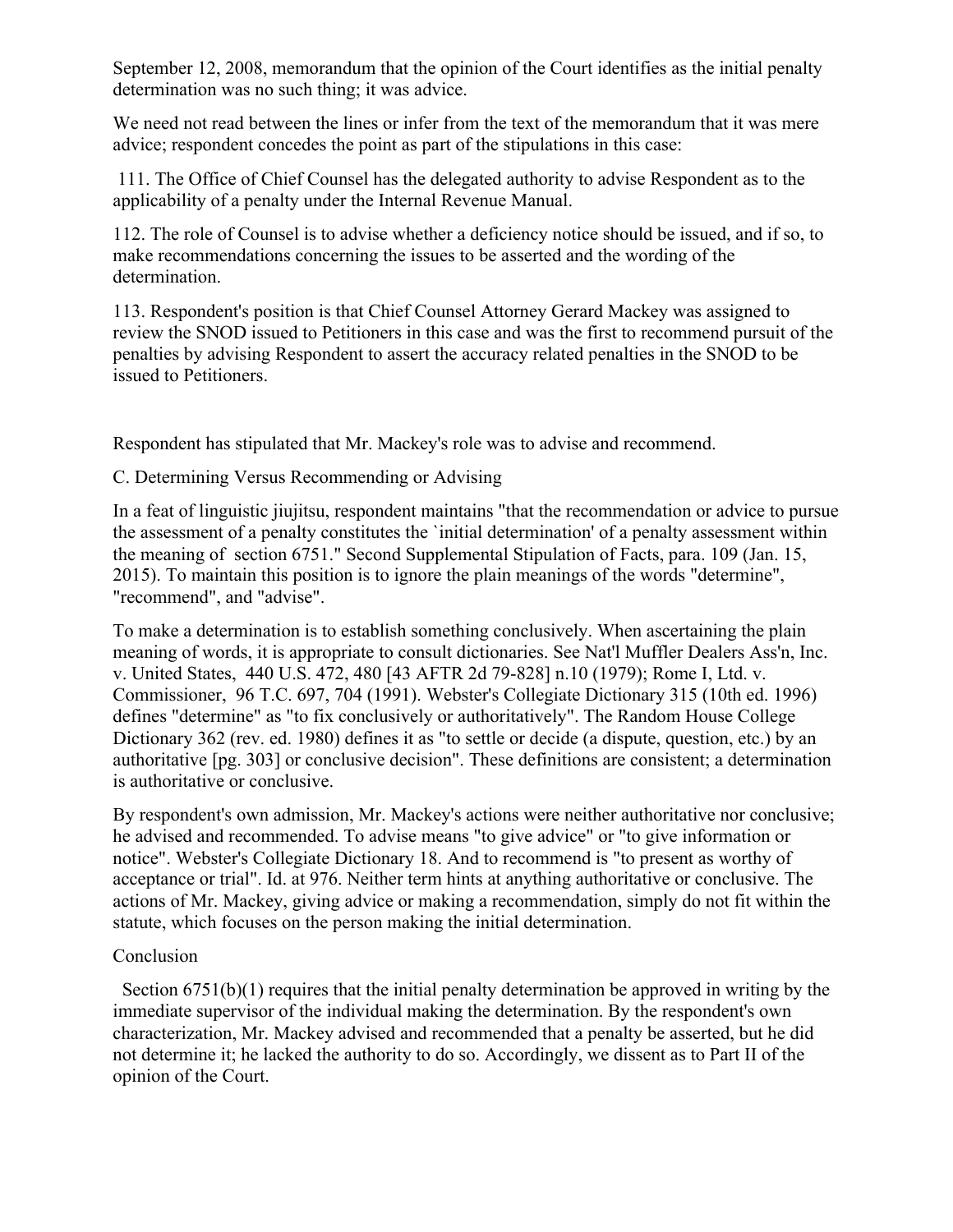FOLEY, VASQUEZ, GOEKE, GUSTAFSON, and MORRISON, JJ., agree with this concurring in part and dissenting in part opinion.

\* This Opinion supplements our previously filed Opinion, Graev v. Commissioner (Graev II), 147 T.C. (Nov. 30, 2016).

1 Unless otherwise indicated, all section references are to the Internal Revenue Code (Code) of 1986 as amended, and all Rule references are to the Tax Court Rules of Practice and Procedure.

2 The notice of deficiency lists the amounts of the primary noncash contribution penalties as \$76,084.80 and \$62,377.20 for 2004 and 2005, respectively.

3 The penalty approval form shows an "X" in the box for assertion of "6662(h) Gross Valuation Misstatement", a check in the box for "Approved", and GM Post's initials in the box marked "Group Manager Initials". No other marks appear.

4 Forwarding the case to the Technical Services Unit accords with procedures specified in the Internal Revenue Manual (IRM) pt. 4.8.1.1.1 (Oct. 1, 2003):

Technical Services (Exam) will support Examination's objective to conduct, on a timely basis, quality examinations of each selected tax return to determine the correct tax liability by: \*\*\* (e) timely and accurately completing post-examination case requirements such as issuance of Statutory Notices of Deficiency, preparation of TEFRA letter packages and consideration of interest abatement claims;

(f) serving as a liaison for Counsel and Appeals, \*\*\*

In particular, Technical Services "[r]eviewers are responsible for the review of selected examinations conducted by examiners within the Examination function

\*\*\* . Assignments also include

\*\*\* preparing statutory notices of deficiency". Id. pt. 4.8.1.4.

In Graev v. Commissioner (Graev II), 147 T.C. \_\_\_, \_\_\_ (slip op. at 17) (Nov. 30, 2016), we said that RA Feld had prepared the first proposed notice of deficiency. In accord with the parties' agreed clarifications, we now correct this earlier finding: Technical Services, and not RA Feld, prepared the first proposed notice of deficiency.

5 This process accords with the IRM requirement that cases meeting certain criteria be reviewed by Area Counsel before the notice of deficiency is sent out. In particular, if the sum of the deficiency and penalties for any year is over \$250,000, Area Counsel's review is mandatory. IRM pt. 4.8.9.7.1(6) (Dec. 1, 2006). Because the sum of the deficiency and penalties computed in the Graevs' proposed notice of deficiency was over \$250,000 for both 2004 and 2005, review of their case by Area Counsel was required.

6 As discussed in Graev II, the notice of deficiency shows zero amounts for the alternative noncash contribution penalties because they were an alternative position to the primary noncash contribution penalties.

7 Supplemental stipulation of facts No. 104 states: "The Area Counsel Memorandum is not signed by Gerard Mackey's immediate supervisor." The immediately following stipulations, however, clarify respondent's position that GA Mackey's immediate supervisor, AAC Baxer, gave his written approval by initialing (rather than by signing) GA Mackey's Area Counsel Memorandum, pursuant to procedures specified in certain administrative orders. Consistent with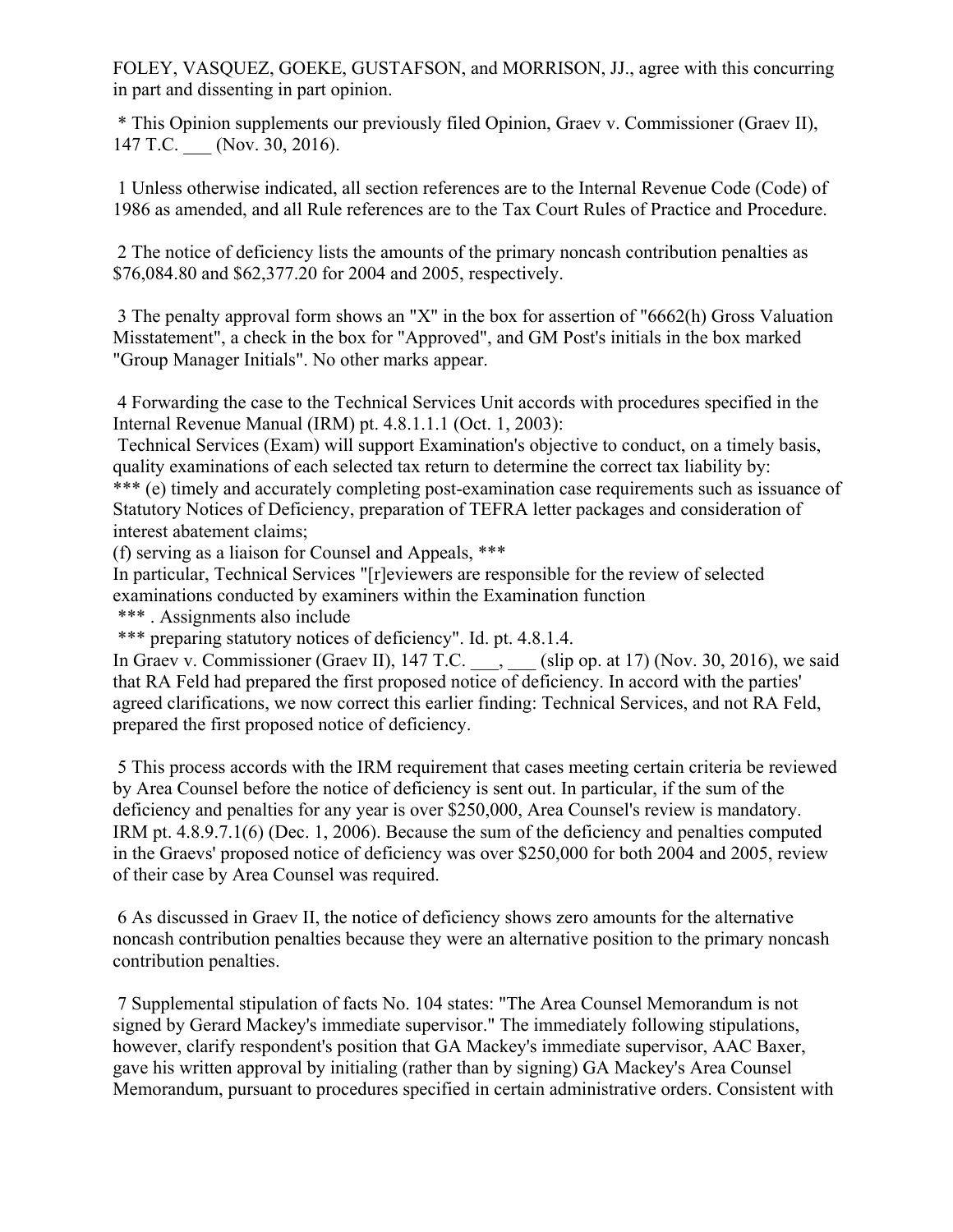this position, in his opening brief filed March 31, 2015, respondent proposed as findings of fact that (1) for purposes of sec. 6751(b), AAC Baxer was GA Mackey's immediate supervisor and (2) AAC Baxer approved the assertion of the alternative noncash contribution penalty by initialing GA Mackey's memorandum. In their responsive briefs petitioners have not disputed the first point; they state that they do not object to the second point. We therefore find that for purposes of sec. 6751(b) AAC Baxer was GA Mackey's immediate supervisor and gave his written approval of GA Mackey's direction regarding the alternative noncash contribution penalty by initialing GA Mackey's Area Counsel Memorandum.

8 In Graev II, 147 T.C. at (slip op. at 18), we said that GA Mackey's proposed changes were sent back to RA Feld. We now revise our factual finding to accord with clarification from the parties. We find that GA Mackey's proposed changes were not sent back to RA Feld; i.e., they were not sent back to the original examination unit. They were sent back to Technical Services.

9 We note that this passage from IRM pt. 4.8.9.7.2 (Oct. 30, 2004) indicates that suggested changes are to be considered by "Examination". The IRM includes Technical Services under Part 4, "Examining Process", even though some of the functions it carries out are described as "postexamination" See, e.g., id. pt.  $4.8.1.4(1)$  (Oct. 1, 2003). In any event, the parties agree that the changes proposed by GA Mackey were added to the proposed notice of deficiency by a Technical Services employee, and nothing in the record suggests otherwise. Moreover, the current version of the IRM clarifies that suggested changes to the proposed notice are considered by a Technical Services reviewer and not by the revenue agent who initially conducted the examination. Id. pt. 4.8.9.9.2.2 (July 9, 2013).

10 On brief respondent explains that he had originally intended to raise the penalty in an amendment to answer only if the Court granted petitioners' motion for partial summary judgment, filed April 14, 2014, in which petitioners sought a ruling that the sec. 6662(a) penalties are barred by sec. 6751(b). After respondent made this plan known, however, on August 12, 2014, the Court ordered that any party intending to move for leave to amend its pleading should do so forthwith without awaiting the Court's ruling on petitioners' motion for partial summary judgment.

11 Curiously, the amended answer asserts that the underpayments attributable to disallowance of both the cash and noncash charitable contribution deductions are \$190,212 and \$155,943 for 2004 and 2005, respectively-the same amounts that were used to compute the noncash contribution penalties in the notice of deficiency. The record does not clarify this apparent anomaly. In any event, neither party has argued that the amounts of the 2004 and 2005 underpayments as asserted in the amended answer are incorrect, and we deem both parties to have waived or conceded any arguments to the contrary. Moreover, in the Rule 155 computations we will expect the 20% penalties to be computed in a manner that is consistent with the amounts listed in the amended answer.

12 Like the amended answer, the notice of deficiency also listed negligence or disregard of rules or regulations and substantial understatements of income tax as grounds for the alternative noncash contribution penalties.

13 In Graev II we did not consider the sec. 6751(b) issues we address in this Opinion, but we held for respondent on all other issues relating to the penalties. We incorporate those holdings by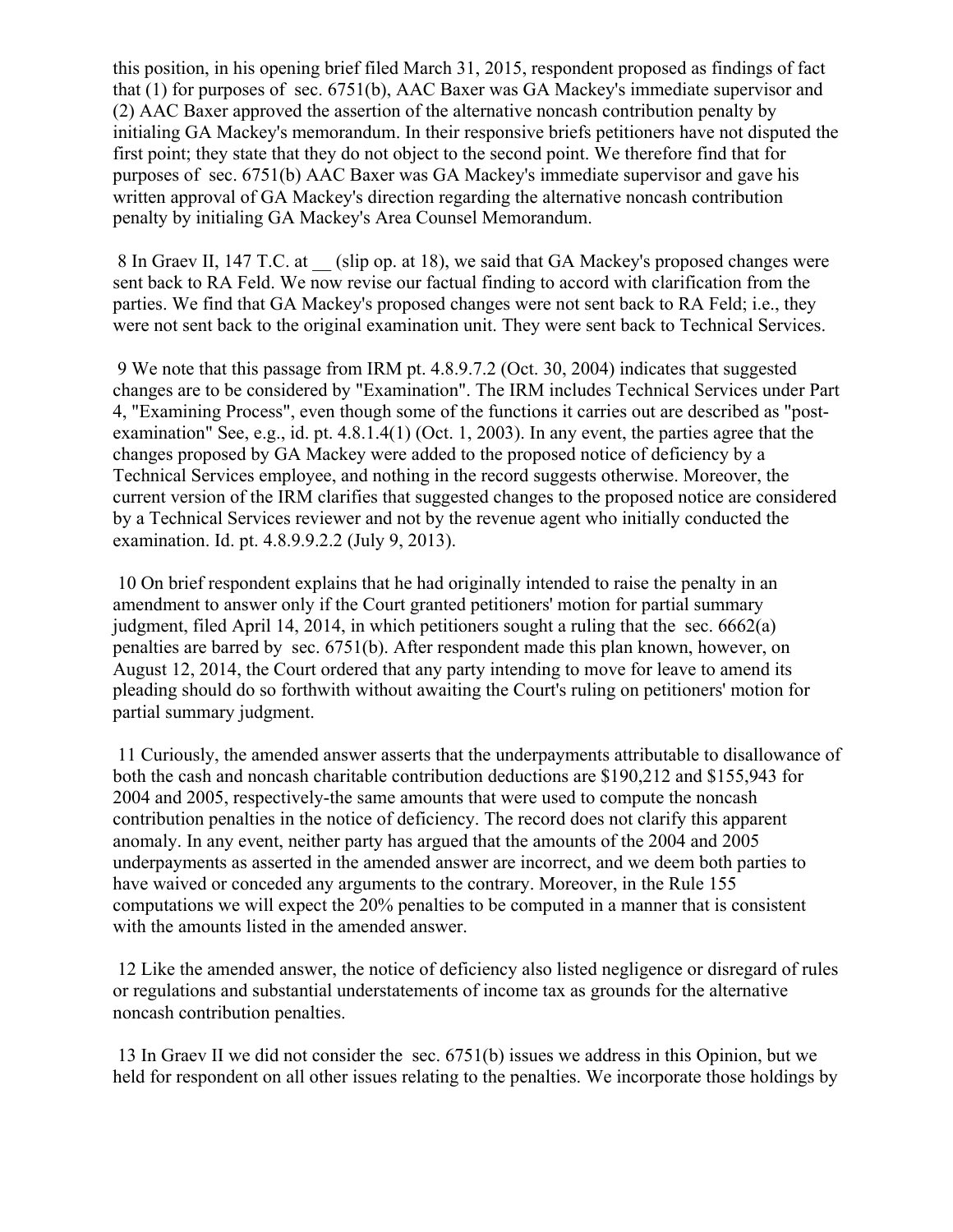this reference. Accordingly, the only issue for decision in this Opinion is whether respondent has complied with sec. 6751(b).

14 In Chai v. Commissioner, 851 F.3d 190 [119 AFTR 2d 2017-1158] (2d Cir. 2017), aff'g in part, rev'g in part T.C. Memo. 2015-42 [2015 RIA TC Memo ¶2015-042], the Court of Appeals for the Second Circuit suggested that the Commissioner also bears the burden of proof, in addition to the burden of production, with respect to sec. 6751(b) issues. The court said: "compliance with 6751(b) is part of the Commissioner's burden of production and proof". Id. at 221. As support for this statement the court pointed to sec.  $7491(c)$ , which places on respondent the burden of production (rather than the burden of proof) for any penalty under the Code. Then Chai says: "It is incumbent on the Commissioner, in order to meet his burden of production, to `come forward with sufficient evidence indicating that it is appropriate to impose the relevant penalty." Id. at 222 (emphasis added) (quoting Higbee v. Commissioner, 116 T.C. 438, 446 (2001)). Subsequently, however, Chai states that "  $\S 6751(b)(1)$  written approval is an element of a penalty claim and therefore the Commissioner's burden to prove". Id. at 222. We are left in some doubt whether Chai meant to impose upon the Commissioner the burden of proof or just-as provided in sec. 7491(c)-the burden of production. In any event, because we conclude that respondent satisfied the sec. 6751(b) requirement on the basis of the preponderance of evidence and without reference to the placement of the burden of proof, we need not and do not decide in this case the precise contours of Chai's holding in this regard or the extent to which we should follow it in cases appealable to other Courts of Appeals.

15 Respondent also raises two alternative arguments, namely (1) that approval of the primary noncash contribution penalties in the notice of deficiency sufficed as approval of the alternative noncash contribution penalties; and (2) that even if the alternative noncash contribution penalties as included in the notice of deficiency were not properly approved, they were properly raised anew in his amendment to answer. Because we hold for respondent on the argument described above, we need not and do not address these alternative arguments.

16 Neither party has argued that the Technical Services reviewer made the initial determination of the alternative noncash contribution penalties, and the record does not support any such finding. Similarly, neither party has expressly argued that RA Feld-or any other examination agent-made the initial determination of the alternative noncash contribution penalties, nor does the record support any such finding. As previously noted, GA Mackey's recommendation of the alternative noncash contribution penalties was never returned to respondent's Examination Division.

17 By its terms sec. 6751(b) applies to the assessment of all penalties under "this title"-i.e., title 26, the Internal Revenue Code. This encompasses not only penalties subject to deficiency procedures but a great many so-called assessable penalties in subch. B of ch. 68, secs. 6671 through 6725, which are generally not subject to deficiency procedures.

18 Although we do not view the parties' terminology as dispositive in this regard, we note that the parties have stipulated that GA Mackey, in his September 12, 2008, Area Counsel Memorandum, "directed"-rather than merely recommended or advised-that the alternative noncash contribution penalty be added to the notice of deficiency.

19 Whereas a Technical Services manager can override the initial determinations of an examining agent by returning the case to examination, see IRM pt. 4.8.2.9(1)(e) (Oct. 1, 2003)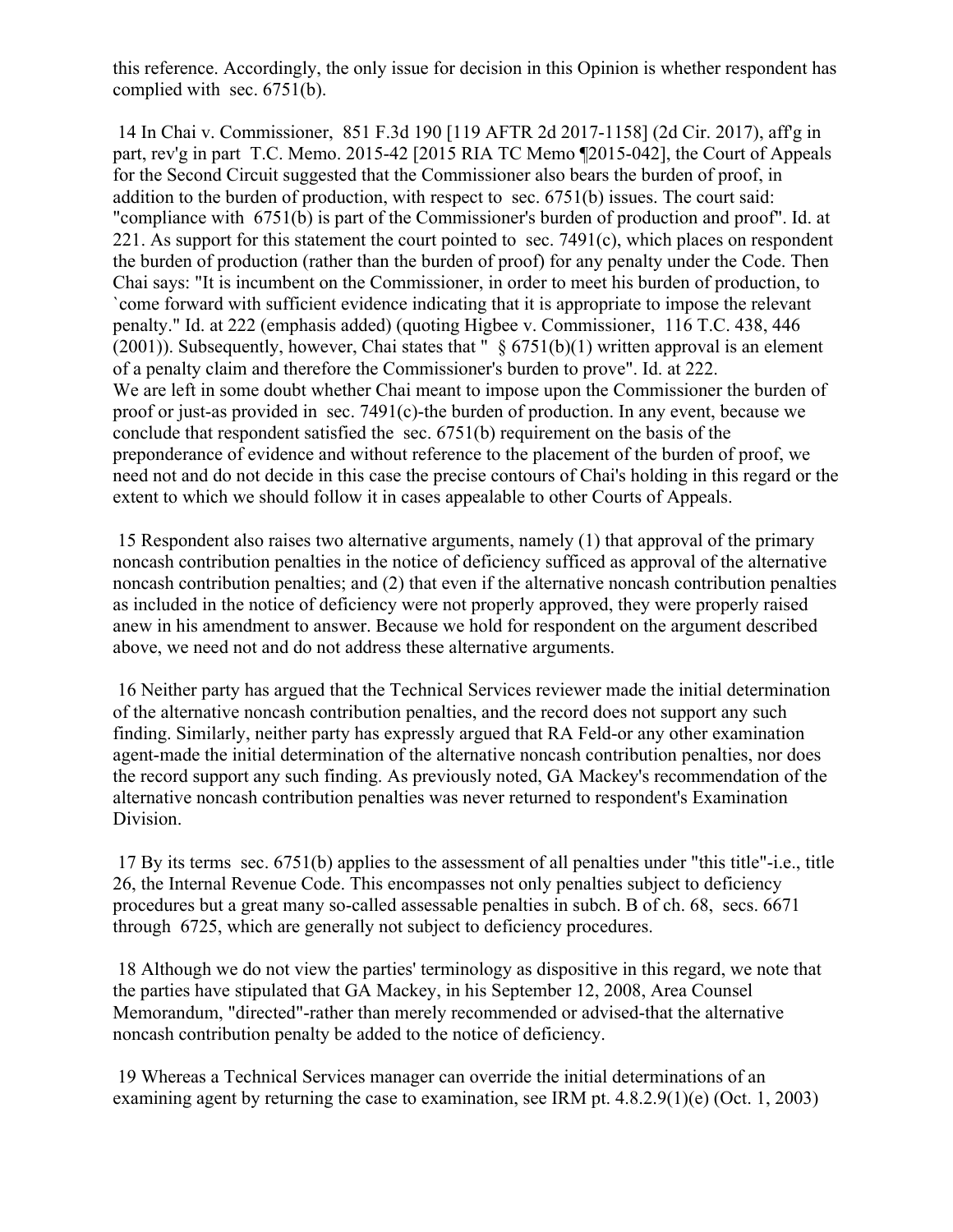(requiring only manager approval to return a case to examination), the IRM specifies that any override of Area Counsel's recommendation must be in writing in an area director memorandum (i.e., an official above the manager level), see id. pt. 4.8.9.7.2 (Oct. 30, 2004). The record contains no such area director memorandum or other indication that Technical Services sought to override GA Mackey's recommendation.

20 Once the Commissioner's burden of production is met, the taxpayer has the burden of proof with respect to defenses, Higbee v. Commissioner, 116 T.C. at 446, except that if the Commissioner pleads a new matter, an increase in deficiency, or an affirmative defense in the answer, the burden of proof is on the Commissioner, Rule 142(a). As noted, see supra note 13, we do not reconsider defenses in this Opinion. We do, however, clarify the burden of proof applied in Graev II with respect to the cash contribution penalties, for the sake of completeness. Respondent pleaded the cash contribution penalties for the first time in the amended answer. As noted supra note 11, the underpayments listed in the amended answer are equal to the underpayments in the notice of deficiency, meaning that respondent's amended answer increases neither the deficiency nor the 20% penalties. Consequently, the burden of proof rests on respondent only if the cash contribution penalty theory is a new matter.

"The assertion of a new theory which merely clarifies or develops the original determination without being inconsistent or increasing the amount of the deficiency is not a new matter requiring the shifting of the burden of proof." Achiro v. Commissioner, 77 T.C. 881, 890 (1981). Before Graev II, petitioners contended that "[r]espondent presents no new theory regarding the accuracy-related penalties realleged in the amendment to answer that might qualify as a new matter." Accepting petitioners' argument, we deem petitioners to have waived or conceded any argument that the amended answer presented a new matter. Neither party has urged a different approach in five rounds of briefing.

In any event, the notice of deficiency provided notice of all issues relevant to the penalties as asserted in the amended answer. And any defenses to the cash contribution penalties required no additional evidence beyond what was required to defend against the noncash contribution penalties because the cash and noncash contributions were part of the same transaction. Therefore, we conclude that even if petitioners had not conceded the issue, the amended answer raised no new matter.

1 It is true that the Technical Services person who processed the notice of deficiency could have rejected Attorney Mackey's recommendation. But the same is true when any IRS officer proposes a penalty, because that preliminary decision must receive supervisory approval under section 6751(b). The nonfinal nature of Attorney Mackey's recommendation supports its character as an "initial determination."

1 There is a limited exception for "jeopardy assessments." See sec. 6861. If the Commissioner believes assessment of a deficiency will be jeopardized by delay, he is authorized to assess before he even issues a notice of deficiency. See id.

2 The dissenters' view presumably changes once Chief Counsel has jurisdiction over a case (i.e., it's with us); otherwise, they would have dissented from Part III of the majority opinion as well.

3 My proposed holding is bolstered by the effective date of section 6751. The legislation respecting that section says it "shall apply to notices issued, and penalties assessed, after December 31, 2000." See Graev v. Commissioner, 147 T.C.\_\_, \_\_ (Graev II) (slip op. at 34) (Nov. 30, 2016) (quoting Internal Revenue Service Restructuring and Reform Act of 1998, Pub.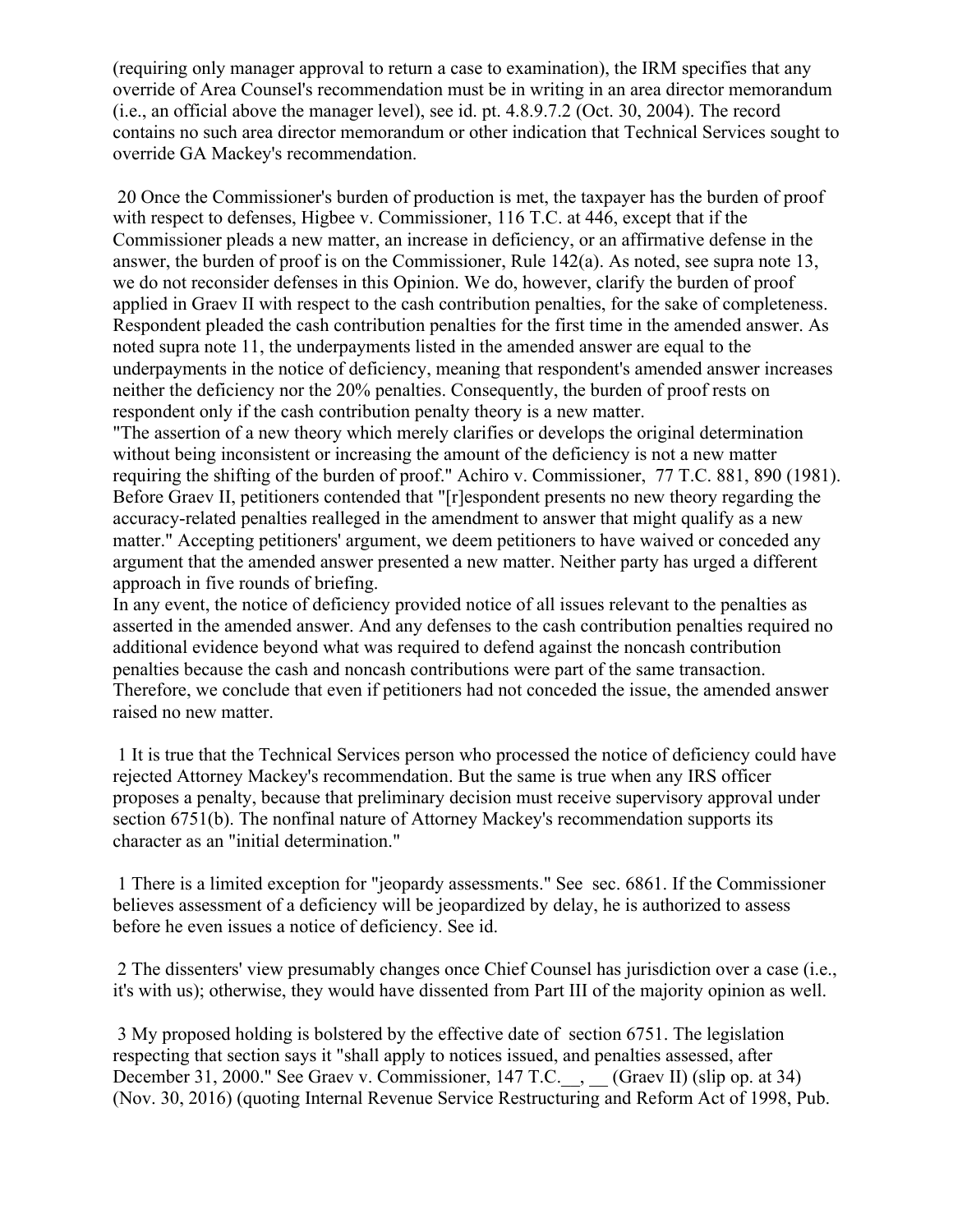L. No. 105-206, sec. 3306, 112 Stat. at 744). Because "notice" appears exclusively in section 6751(a), and "assessment" appears exclusively in section 6751(b), we said in Graev II, 147 T.C.

(slip op. at 35), that " section  $6751(a)$  [was made] effective for `notices issued' after December 31, 2000, while section 6751(b) was made effective for `penalties assessed' after" that date.

We correctly reasoned: "As it relates to section 6751(b), the effective date provision (`penalties assessed' after the specified date), like the title of section 6751(b) (`Approval of Assessment'), clearly indicates that the statutory provision is focused on assessment rather than on some earlier event." Id. at (slip op. at 36). And this "harmonizes with our construction of the statute-a penalty assessed after the effective date is subject to the requirement that written approval be in place as of the time of assessment, regardless of when the `initial determination of

\*\*\* assessment' might have occurred." Id. If section 6751(b) applies at the time of "initial determination," we said, "the IRS would have been required to procure the written approval by the time of the `initial determination,' even if the `initial determination' occurred before the effective date-or even before the enactment- of section 6751(b)." Id.

Chai considered this reasoning only in a footnote. See Chai v. Commissioner, 851 F.3d 190, 221 [119 AFTR 2d 2017-1158] n.25 (2d Cir. 2017), aff'g in part, rev'g in part T.C. Memo. 2015-42 [2015 RIA TC Memo ¶2015-042]. While it found our interpretation reasonable and the argument persuasive, the court decided that it didn't "need to go to such lengths." Id. Even crediting our effective-date analysis, the Second Circuit said it did "not believe that this ambiguous provision overcomes the legislative history and requires the incongruous effects that flow from the majority's (and the Commissioner's) approach." Id.

The effective date of the section might not overcome the legislative history of section 6751(b), but it is consistent with the text of section 6751(b)-which was our point in Graev II. Because a plain reading of section 6751(b) is appropriate and possible, the effective-date analysis continues to lend support to my reading. Could Congress really have expected the IRS to comply with a new requirement before the law was enacted?

4 The data in the table is from Internal Revenue Service, 2016 Data Book 42-43, Tbl. 17 (2017) (providing IRS data for its 2016 fiscal year).

5 The \$1,975,199,000 is equal to the total of only accuracy-related penalties, fraud penalties, and "other" penalties in the table that the Commissioner determined only in income, estate, and gift tax cases-penalties are summarily assessed in all employment tax cases and most excise tax cases. See Medeiros v. Commissioner, 77 T.C. 1255, 1259-60 (1981); Judd v. Commissioner, 74 T.C. 651, 653 (1980).

There are \$1,298,319,000 total accuracy-related penalties-\$1,047,185,000 + \$242,211,000 + \$8,923,000.

There are \$409,029,000 total fraud penalties-\$389,374,000 + 19,655,000. Finally, there are \$267,851,000 total "other" penalties-\$48,970,000 + \$214,724,000 + \$4,157,000.

 $$1,298,319,000 + $409,029,000 + $267,851,000 = $1,975,199,000.$ 

6 (\$1,975,199,000 ÷ \$27,346,036,000) x 100 = 7.22%.

7 Because the IRS's 2016 Data Book doesn't distinguish "assessable" penalties from "other" penalties, and "other" penalties from penalties calculated through electronic means, one has to draw reasonable inferences from the data. The Second Circuit's reading of section 6751(b)(1) might actually affect only "determinations" of accuracy-related penalties and fraud penalties.